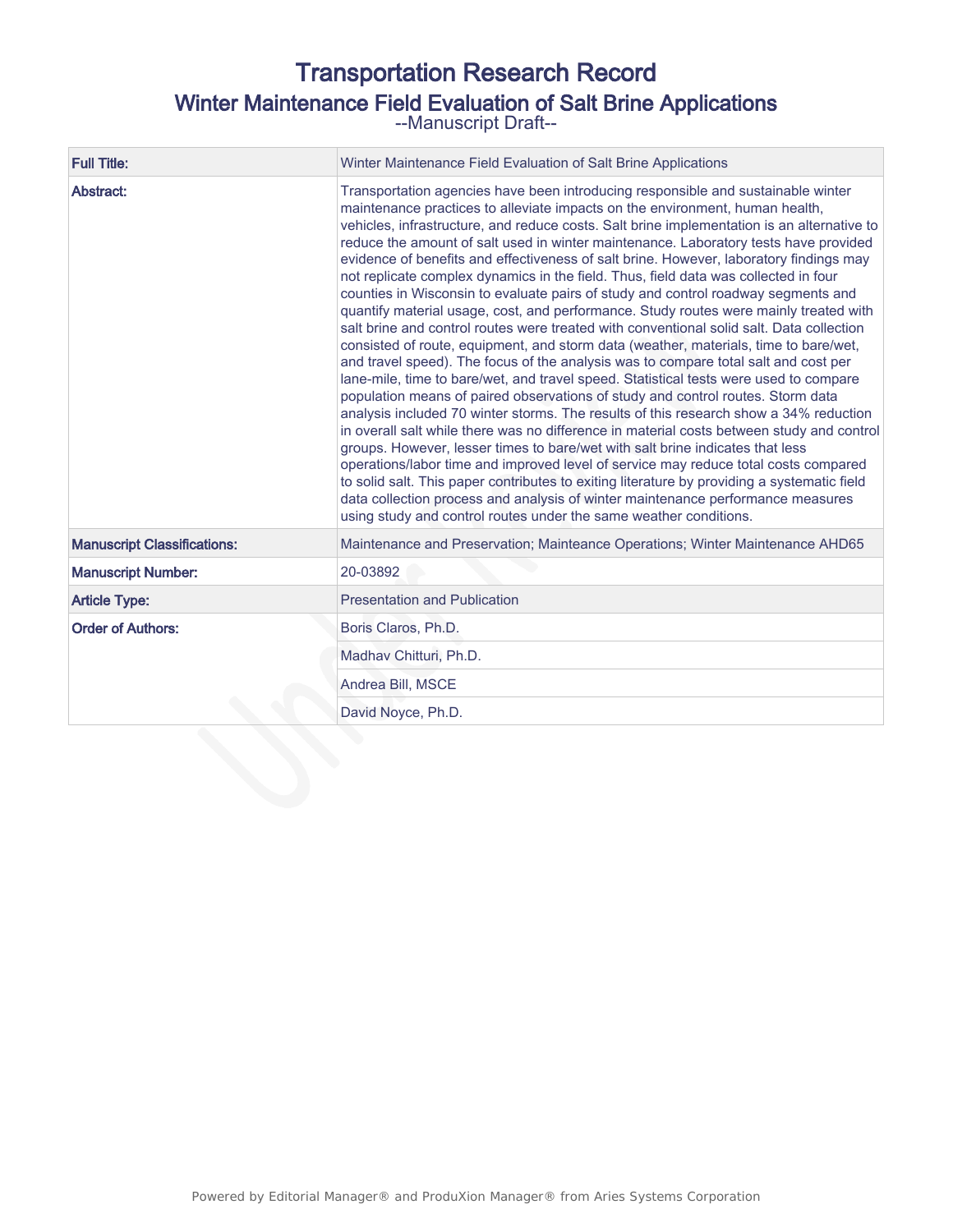| 1<br>$\overline{2}$ | WINTER MAINTENANCE FIELD EVALUATION OF SALT BRINE APPLICATIONS                                                                |
|---------------------|-------------------------------------------------------------------------------------------------------------------------------|
| 3                   |                                                                                                                               |
| $\overline{4}$      |                                                                                                                               |
| 5                   |                                                                                                                               |
| 6                   | Boris Claros, Ph.D., corresponding author, Assistant Researcher                                                               |
| 7                   | Department of Civil and Environmental Engineering, Traffic Operations and Safety (TOPS) Laboratory,                           |
| 8<br>9              | University of Wisconsin – Madison, 1415 Engineering Drive, Madison, WI 53706; Tel.: (573) 808-7445;<br>Email: claros@wisc.edu |
| 10                  |                                                                                                                               |
| 11                  | Madhav Chitturi, Ph.D., Associate Researcher                                                                                  |
| 12<br>13            | University of Wisconsin - Madison, Tel: (608) 890-2439; Email: madhav.chitturi@wisc.edu                                       |
| 14                  | <b>Andrea Bill, MSCE, Faculty Associate</b>                                                                                   |
| 15                  | University of Wisconsin - Madison, Tel.: (608) 890-8147; Email: bill@wisc.edu                                                 |
| 16                  |                                                                                                                               |
| 17                  | David A. Noyce, Ph.D., Professor                                                                                              |
| 18                  | University of Wisconsin - Madison, Tel.: (608) 265-1882; Email: danoyce@wisc.edu                                              |
| 19                  |                                                                                                                               |
| 20                  | Submitted for consideration for presentation and publication at the 99 <sup>th</sup> Transportation Research Board            |
| 21                  | Annual Meeting, Washington, D.C., January 2020.                                                                               |
| 22                  |                                                                                                                               |
| 23                  | Word count: 6,674 words text + 2 tables x 250 words (each) = 7,174 words                                                      |
| 24                  | Figures: 5                                                                                                                    |
| 25                  | Submission Date: 07/31/2019                                                                                                   |
| 26                  |                                                                                                                               |
| 27<br>28            |                                                                                                                               |
| 29                  | <b>ABSTRACT</b>                                                                                                               |
| 30                  | Transportation agencies have been introducing responsible and sustainable winter maintenance practices to                     |
| 31                  | alleviate impacts on the environment, human health, vehicles, infrastructure, and reduce costs. Salt brine                    |
| 32                  | implementation is an alternative to reduce the amount of salt used in winter maintenance. Laboratory tests                    |
| 33                  | have provided evidence of benefits and effectiveness of salt brine. However, laboratory findings may not                      |
| 34                  | replicate complex dynamics in the field. Thus, field data was collected in four counties in Wisconsin to                      |
| 35                  | evaluate pairs of study and control roadway segments and quantify material usage, cost, and performance.                      |
| 36                  | Study routes were mainly treated with salt brine and control routes were treated with conventional solid                      |
| 37                  | salt. Data collection consisted of route, equipment, and storm data (weather, materials, time to bare/wet,                    |
| 38                  | and travel speed). The focus of the analysis was to compare total salt and cost per lane-mile, time to                        |
| 39                  | bare/wet, and travel speed. Statistical tests were used to compare population means of paired observations                    |
| 40                  | of study and control routes. Storm data analysis included 70 winter storms. The results of this research show                 |

a 34% reduction in overall salt while there was no difference in material costs between study and control

groups. However, lesser times to bare/wet with salt brine indicates that less operations/labor time and

improved level of service may reduce total costs compared to solid salt. This paper contributes to exiting

literature by providing a systematic field data collection process and analysis of winter maintenance

performance measures using study and control routes under the same weather conditions.

*Keywords:* Salt brine, winter, maintenance, cost, speed.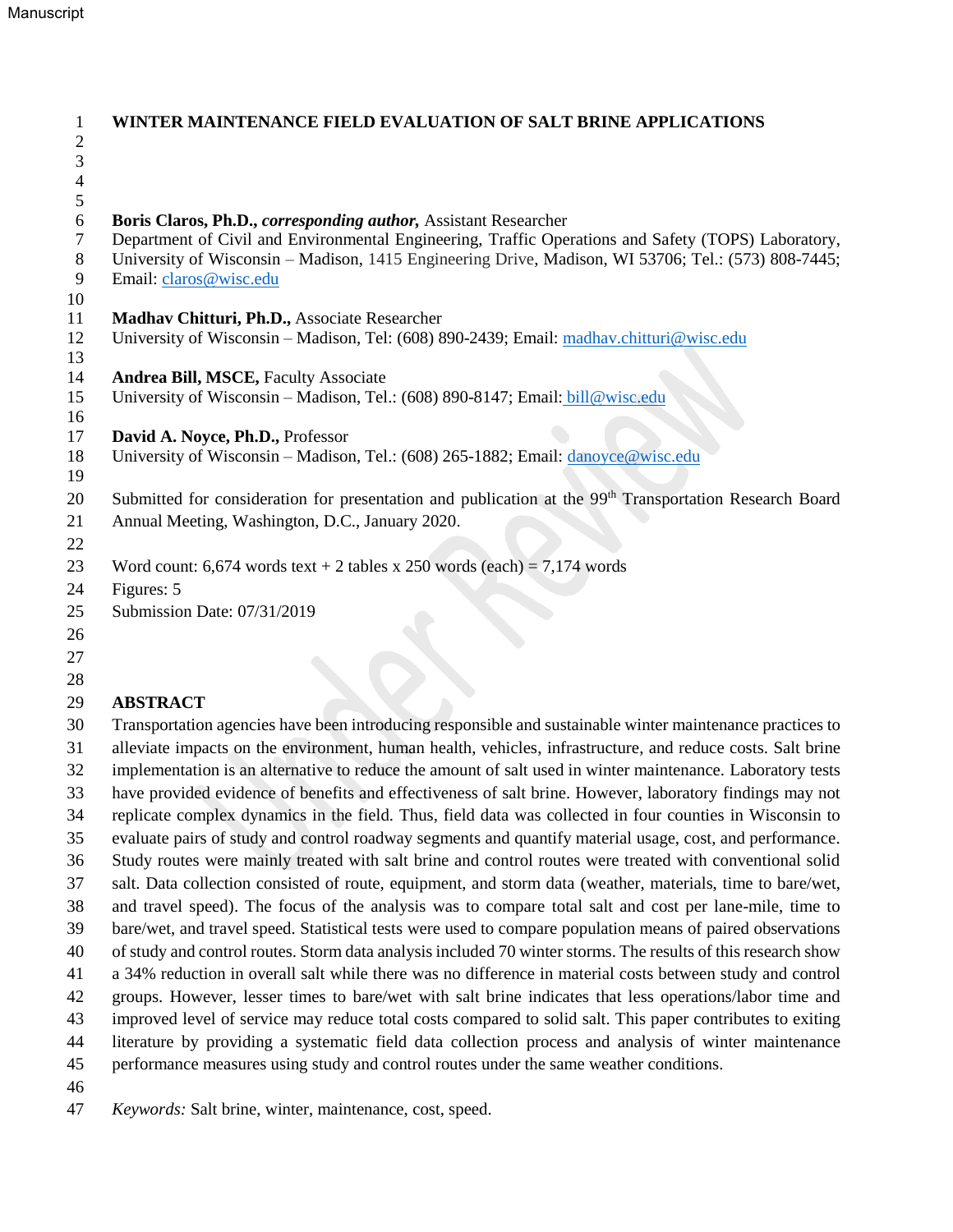#### **INTRODUCTION**

 Salt has been traditionally used as a deicer material in roadway maintenance treatments during winter storm conditions. Driven by driver expectations and level of service, the use of salt has significantly increased over the years. With the increasing cost of salt, high demand, and limited budgets (*1*); agencies have been introducing alternative materials in liquid form for winter maintenance. At the same time, there is a growing concern over the impact of winter maintenance practices on the environment (including soil, flora, fauna, surface/ground water), human health, and damage to vehicles and infrastructure (*2-10*).

 Salt brine implementation is an alternative to reduce the amount of salt used in winter maintenance. Salt brine is a liquid solution of water and salt in which salt concentration is usually 23% of the aqueous solution. Since salt brine has a lower concentration of salt, less salt is released into the environment. The use of salt brine in winter maintenance is not a recent practice and it has been implemented over the last couple of decades. Laboratory tests have provided evidence of benefits and effectiveness of salt brine (*11- 16*). However, laboratory tests may not directly translate to complex dynamics in the field.

 The primary objective of this research was to compare the usage of liquid brine with solid salt in winter maintenance, using data from four counties in Wisconsin during the 2018-2019 winter season. The experiment design consisted of evaluating pairs of study and control roadway segments to quantify material usage, cost, and performance. Study routes were mainly treated with salt brine and control routes were treated with conventional solid salt. Data collection consisted of route, equipment, and storm data (weather, materials, time to bare/wet, and speed). The focus of the analysis was to compare study and control routes total salt and cost per lane-mile, time to bare/wet, and travel speed. Paired t-tests were used to compare population means of the two samples—study and control routes paired observations. Storm data analysis included 70 winter storms from four counties located in different geographical regions across Wisconsin.

#### **LITERATURE REVIEW**

 There is a growing concern over the impact of winter maintenance practices on the environment including soil, flora, fauna, surface/ground water, and human health. Conclusive evidence shows that chloride salts have a negative effect on the environment (*2-8*). Since there is a predominant use of chlorides in winter maintenance, much of the material ends up in nearby water bodies (*4, 5*). Dugan et al. (*4*) reported that 44% of 371 freshwater lakes in North America had undergone long-term salinization. Extrapolating the results, 47 lakes are in track to reach chloride concentrations of 100 mg/l and 14 are expected to surpass 230 mg/l (EPA's aquatic life criterion concentration) by year 2050—concentration level at which drinking water deterioration is perceptible (*4*). Although the effects of other chemicals have been less investigated (i.e. urea, glycols, acetates, agro-based products), there are still environmental concerns with impacts on aquatic ecosystems (*3, 7*). Ecosystems such as surface waters have physical, biological, and chemical seasonal cycles that adapt to changes at a slow pace (*8*). Short events such as spring snowmelt and storm water runoff can lead to pulse discharges of deicers and abrasives into surface waters (*3*).

 According to a study on corrosion in the United Sates, the direct cost of metallic corrosion is \$276 billion per year (*9*). Cost of corrosion by industry indicates that transportation and infrastructure account for 21.5% and 16.4%, respectively. For the cost of corrosion in infrastructure, 37% of the cost was from highway bridges. Corrosion is a natural process and takes many forms, its occurrence and associated costs cannot be completely eliminated. However, it was estimated that 25-30% of annual corrosion costs could be reduced with optimal management and engineering practices (*9*).

 A vast amount of research has been conducted on the damaging effects of deicers on concrete. Deicers should be of concern with marginal quality concrete. Laboratory tests expose concrete samples to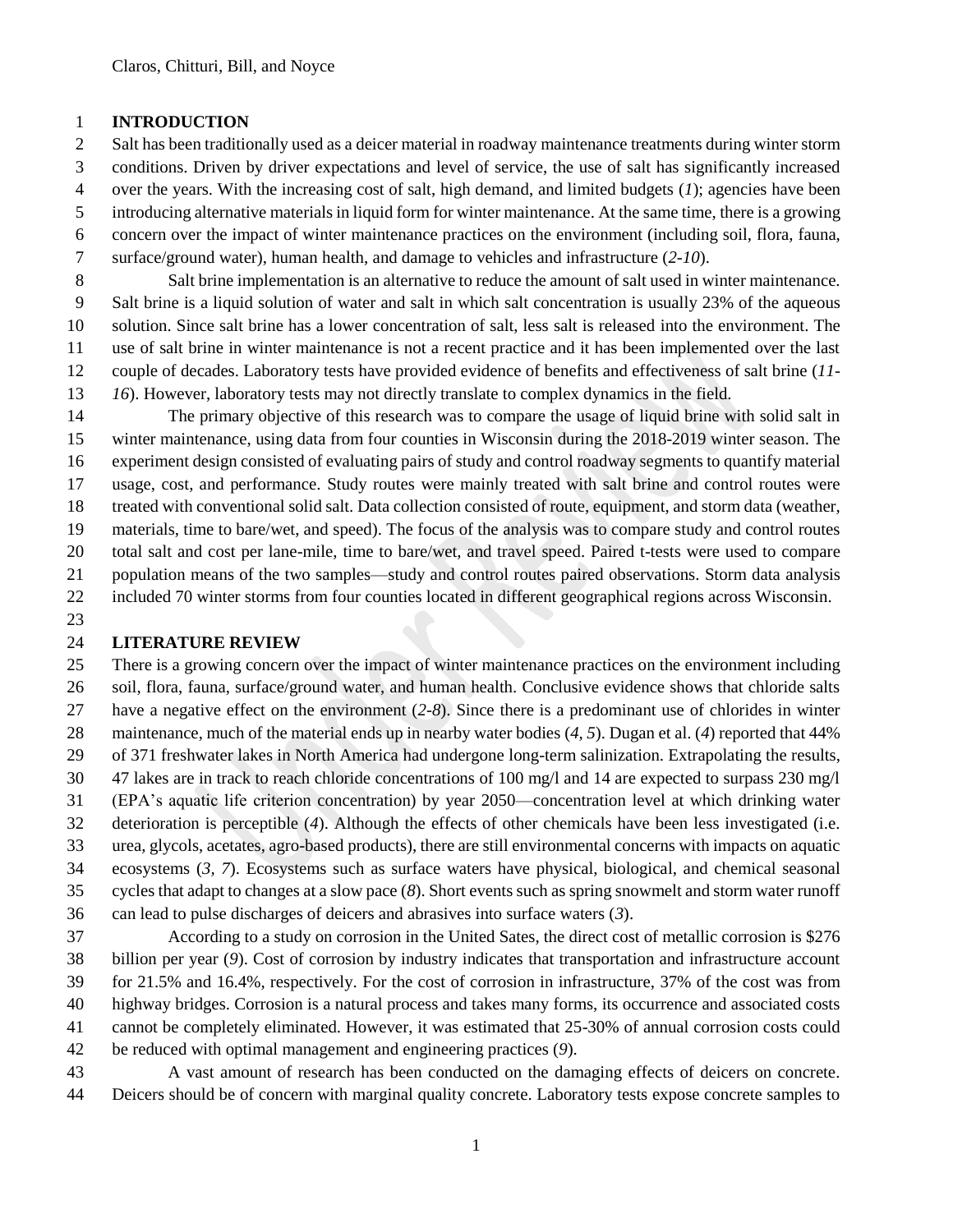accelerated and aggressive conditions which may not translate to real field conditions and the effects of deicers may be negligible in the durability of properly produced, cured, and finished concrete (*17, 18*).

 Agro-based products are increasingly being used for anti-icing and deicing winter maintenance activities. Performance of agro-based products has mostly been documented from anecdotal field observations. Despite reported advantages, there are still concerns regarding their toxicity to aquatic ecosystems, attraction of wild animals, increased cost of winter maintenance, effectiveness, and quality control (consistency of product). Little is known about the mechanisms that may lead to the observed benefits. Commercial agro-based products may contain additional chemicals which may be attributed for enhanced product performance. Products with sugar beet exhibited lower ice melting capacities suggesting that agro-based products are not suitable as liquid deicers at low temperatures (*12*).

 Selection of deicer products directly influences the cost of winter maintenance operations. Direct cost of winter maintenance includes cost of material (chemicals, number of storms, and severity of storms), equipment (brine maker, storage, operating hours, fuel, maintenance, etc.), and staffing (wages, benefits, overtime, standby, training, etc.). Indirect costs may be associated with negative impacts on motor vehicles, transportation infrastructure, and the environment (*13*). It is a complex task to estimate the overall cost of winter maintenance—type, amount, and cost of material.

 Liquid applications have become more common in winter maintenance and in-house production is practical. In the case of salt brine, true cost of in-house salt brine should include capital costs (brine maker, storage, and entire system components). Reported costs of brine per gallon were between \$0.05-0.35 (*19*); however, little information on equipment, labor, and material costs were considered. Crow et al. (*20*) conducted a case study in Ohio to estimate the true cost of salt brine. Using Mote Carlo simulation, equations of brine, salt, electric, and capital cost were simulated one million times to find the average cost of brine and range of variation. Since the cost is highly dependent on the cost of salt per ton, a range of costs was estimated. The true cost of salt brine was between \$0.13-0.17/gal (for \$45.3-82.72 per ton of salt). Cost of storage was not accounted for in the calculations (*20*).

 As mentioned previously, calculation of the true cost of salt brine is complex and varies based on the production capacity/storage and unit costs considered. For instance, Keep (*21*) argued that estimated true costs of salt brine in the range of \$0.08-0.10/gal omit and underestimate in-house costs associated with labor, equipment, and material. Assumed costs of a brine maker and complete new system were \$60,000, and repairs and maintenance over 10 years was \$10,000, in addition to indirect costs and residual value of equipment. Keep (*21*) estimated that the true cost of salt brine per gallon was \$0.22.

 Estimating the cost of material used in winter maintenance is just one aspect of the process of decision making for effective operations. It is important to consider the most effective treatment at a reasonable cost. Fitch et al. (*22*) reported that the cost of winter maintenance with solid salt was \$3,149 and with salt brine \$3,343 per typical 100 lane miles (insignificant difference of cost per storm basis). From a survey conducted by Ye et al. (*23*), the weighted average application rate of 28 gallons per lane mile with 37 salt brine was estimated to be  $$0.14/gal$  and for MgCl<sub>2</sub> was  $$0.72/gal$ , indicating a considerable difference in cost per gallon. Estimates of average annual direct costs (material, equipment, and staffing) in lanes per mile were \$123 (solid salt), \$121 (salt brine), and \$263 (MgCl2). Salt brine was slightly more cost effective than solid salt. MgCl<sup>2</sup> based products had higher cost likely due to the inclusion of corrosion inhibitor (*23*). Sand is relatively inexpensive, but environmental impacts and cleanup activities can make it less cost-effective (*13*).

 A comprehensive benefit-cost analysis of several winter maintenance strategies was conducted by Fay et al. (*19*). Information considered were reported costs, benefits, effectiveness of achieving level of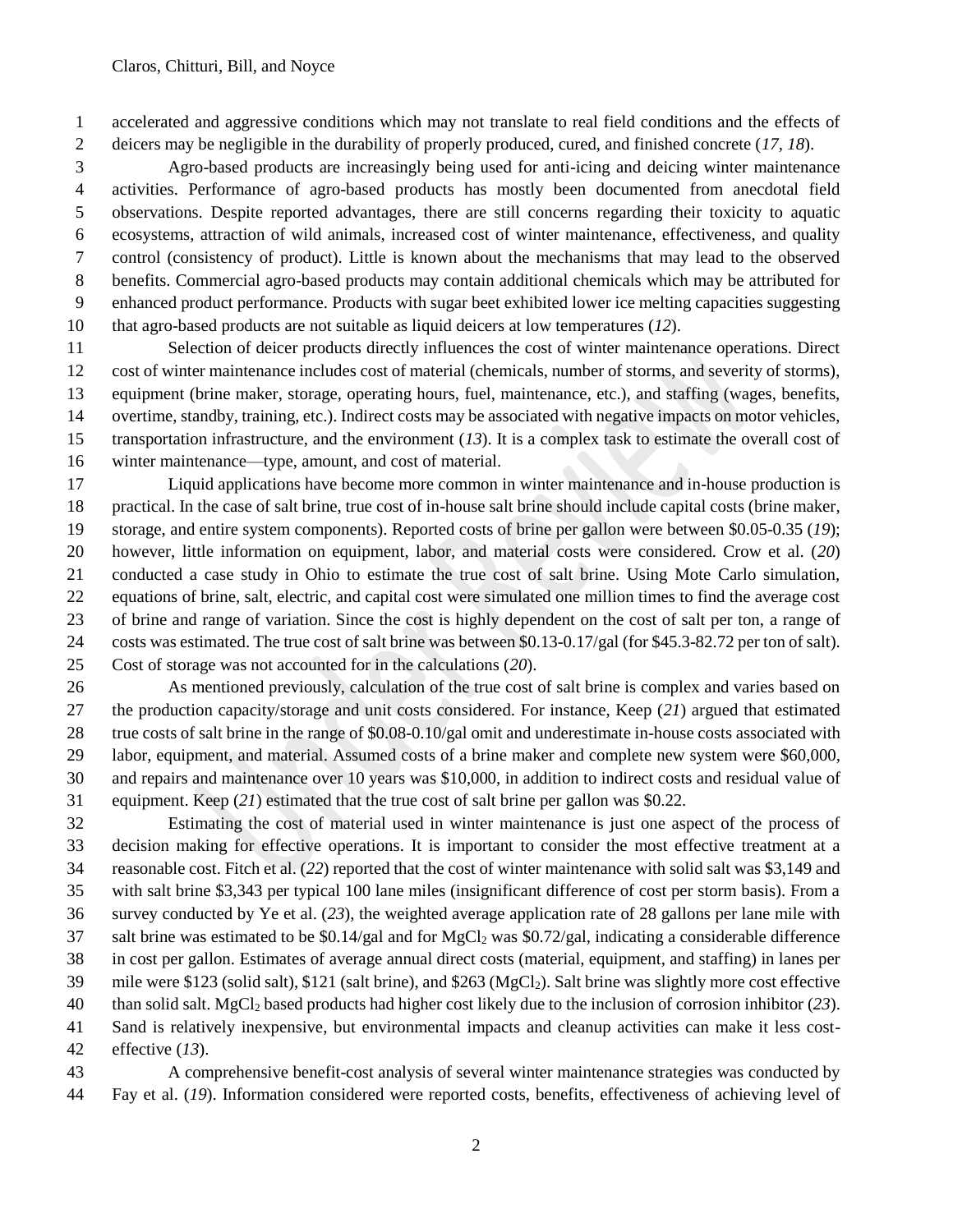service, performance, pros and cons, and environmental impacts. The analysis was divided into winter activities and strategies (basic, intermediate, and advanced). Basic strategies consisted of initiatives to maintain traveler mobility and safety (i.e. plowing, abrasives). Intermediate strategies focused on mechanical snow removal through plowing and application of conventional chemical materials (solid salt or salt brine). Advanced strategies considered more expensive and chemically enhanced materials for applications in lower temperatures and corrosion prevention (magnesium chloride, calcium chloride, corrosion inhibitor, blended products). Overall, the most cost effective activities for basic and intermediate strategies were plowing and salt brine application. In more advanced winter activities, all maintenance

- 9 strategies proved to be cost effective alternatives such as the use of corrosion inhibitors,  $MgCl<sub>2</sub>$ , or CaCl<sub>2</sub>. When comparing maintenance strategies of solid salt and salt brine applications, salt brine was 1.58 times
- more cost effective than solid salt (*19*).
- 

# **METHODOLOGY**

 Winter maintenance practices vary across northern states with predominant winter conditions. In Wisconsin, winter maintenance is managed by county highway departments. Wisconsin Department of Transportation (WisDOT) contracts with all 72 county highway departments for maintaining interstate, federal, and state highways. Several counties have acquired and adapted equipment and facilities to enable the use of salt brine in winter maintenance. Historical data does not provide accurate data since winter events have different severities and conditions. Therefore, data collection was conducted on study and control routes (in each county) at the same time and under the same weather conditions to quantify material usage, costs, and performance. Field data by storm event was collected during the 2018-2019 winter season from four counties (Brown, Eau Claire, Jefferson, and Wood).

 The methodology consisted of route selection, route and equipment data collection, winter storm event field data collection (weather, material, application rates, and performance), and data analysis (comparison between study and control routes/groups).

## **Route Selection**

 Selection of study and control routes consisted of homogeneous and comparable segments. The study design required routes treated with salt brine and solid salt. Selection of routes was a difficult task since there were established winter maintenance operations. In order to conduct a rigorous controlled study, the research team provided the following guidelines.

 Each study site (liquid brine route) had a control site (solid salt route) pair. Although the study site was designated as a route with salt brine application, dry or pre-wetted salt may have been used as required by storm conditions. Each pair of sites (study and control) were in the vicinity and had similar roadway geometric, traffic, and weather characteristics. Segments were five to 25 miles long with one to three lanes by direction. In order of priority, three site selection criteria were considered.

*Parallel Routes*

 For ideal conditions, multilane divided roadway segments may be used as study and control sites. One direction of travel may be treated with salt brine and the opposite direction with solid salt—ensuring data

collection under the same geometric, traffic, and environmental conditions for an ideal comparison.

- 
- 
-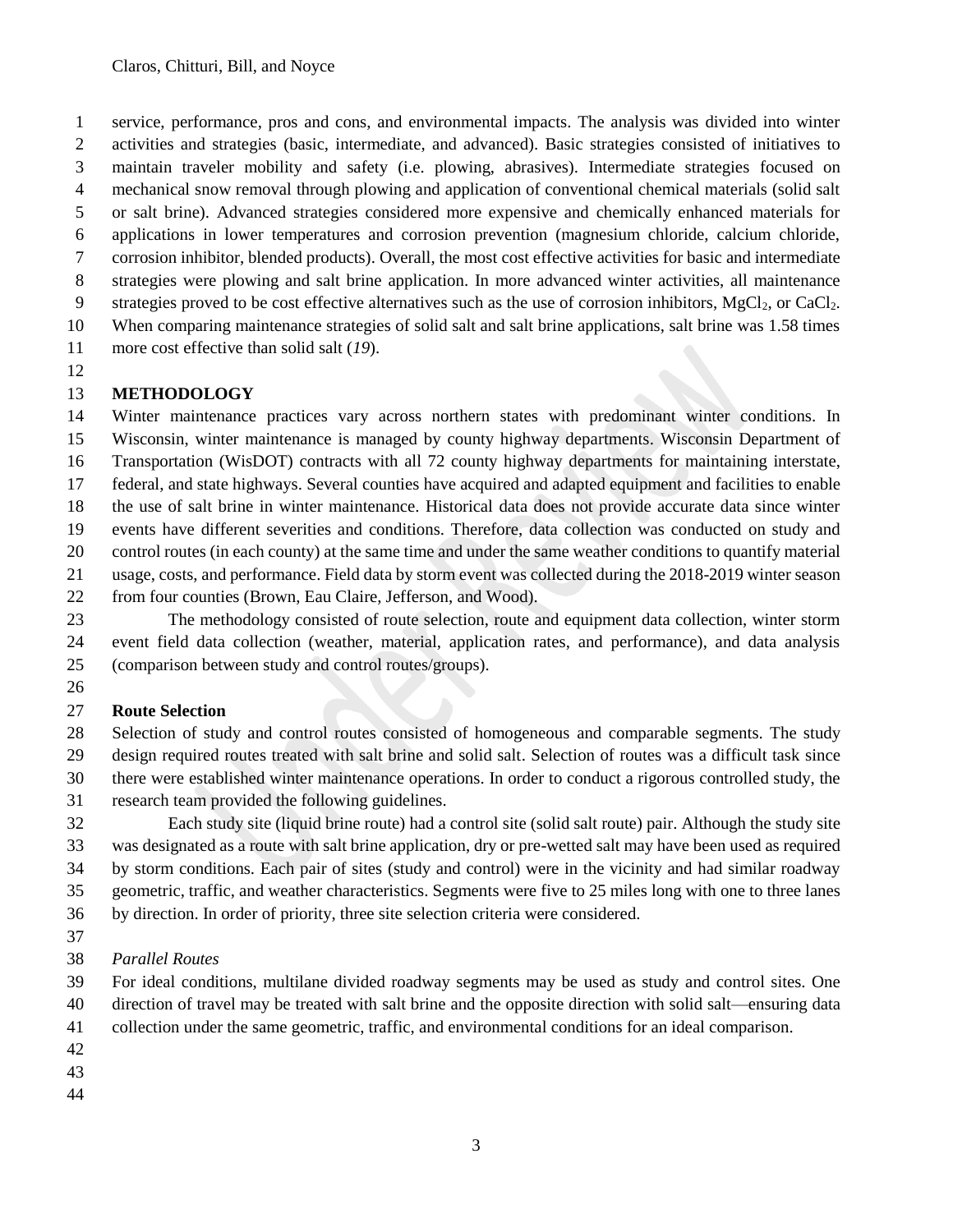*Split Routes* 

 The split study consisted of dividing a route into two segments. One segment of the route may be treated with solid salt and the other segment with liquid brine. This study approach provided proximity between

study and control routes with similar conditions.

- 
- *Independent Routes*
- Study and control routes in the same area may not be available. Thus, routes were selected based on the
- similarity of geometric/operational characteristics and weather conditions. The independent study approach
- was only considered when all efforts to select parallel or split routes had been exhausted.
- 

# **Data Collection**

- Data was collected from each county through report forms and an online winter storm report system hosted
- in the WisTransPortal (*24*). All 72 counties already report overall county level material, labor, and
- operations for every storm. Thus, for the four counties participating in the study, an additional online report form was provided to submit data for study and control routes by winter storm. Data collected consisted of
- route, equipment, and storm data (weather, materials, and performance). Disaggregated data included speed
- from sensors in 5-minute intervals from the WisTransPortal (*24*) and weather from the MDSS (*25*).
- 
- 
- *Routes*
- Study and control routes data were collected from each participating county. The following information
- was collected:
- 
- County
- Roadway name
- Direction
- Beginning of route
- End of route
- Length of route (mi)
- Number of lanes by direction
- Map

# *Winter Storm Report*

 Through the online report form, each county submitted information regarding individual storms for study and control routes during the 2018-2019 winter season. The storm report included the following information:

- 7 Environmental Conditions
- 8 o Storm start/end date
- o Storm start/end time
- 10 o Type of precipitation (wet snow, dry snow, freezing rain, sleet, lake effect)
- 11 Snowfall (in)
- 12 o Pavement temperature (when crew OUT and IN)
- 13 o Air temperature (when crew OUT and IN)
- **b** o Humidity (when crew OUT and IN)
- 15 o Wind speed (when crew OUT and IN)
- 16 o Wind direction (when crew OUT and IN)
- o Crew OUT and IN time
- 18 Study/Control Route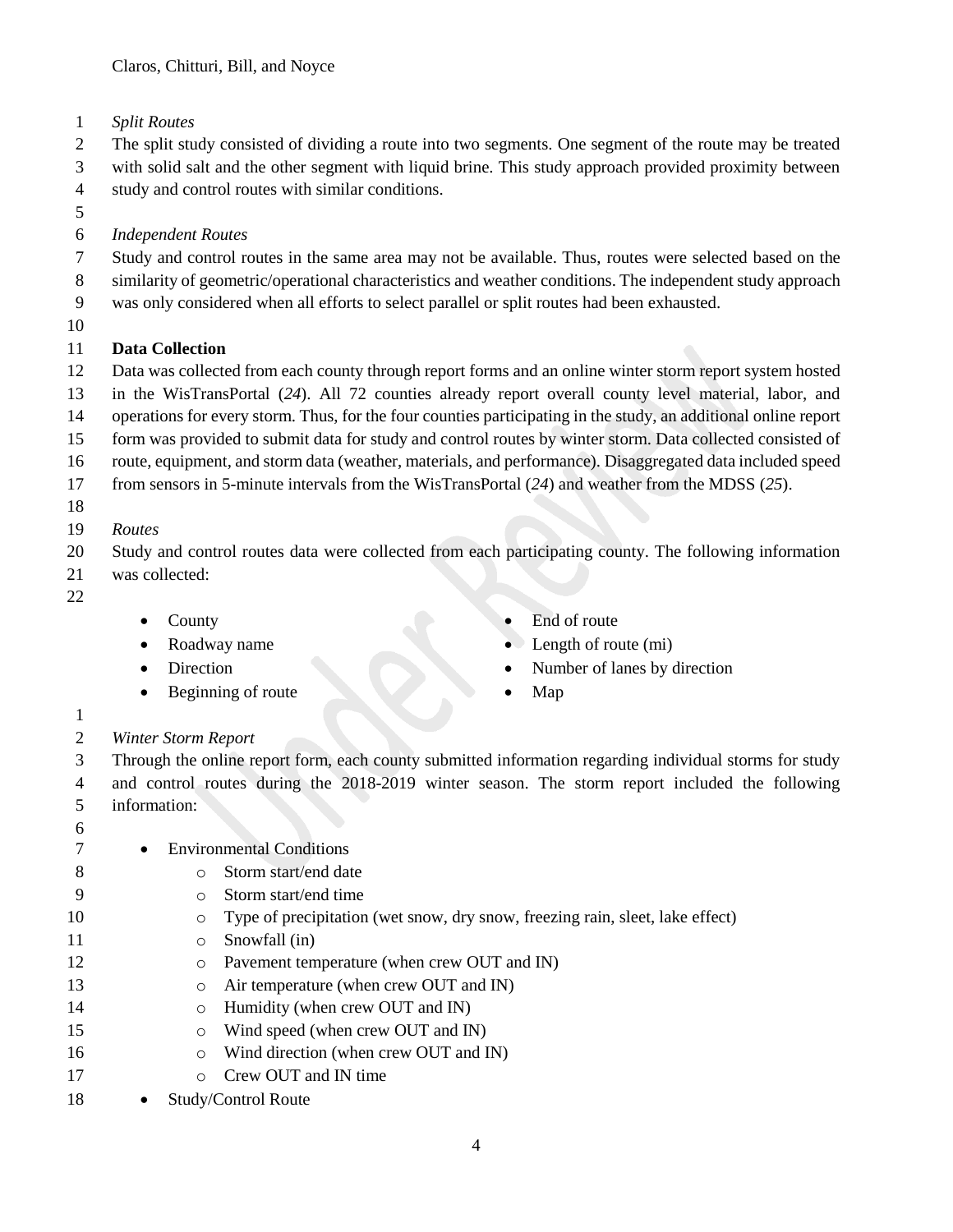| $\mathbf 1$ | $\circ$                                                                                                       | Treatment type (anti-icing, plow, salt brine, pre-wetted salt, dry salt)  |  |  |
|-------------|---------------------------------------------------------------------------------------------------------------|---------------------------------------------------------------------------|--|--|
| 2           | $\circ$                                                                                                       | Materials (study route)                                                   |  |  |
| 3           | $\bullet$                                                                                                     | Brine solution                                                            |  |  |
| 4           |                                                                                                               | $\Diamond$<br>Sodium chloride (NaCl)                                      |  |  |
| 5           |                                                                                                               | Calcium chloride (CaCl2)<br>♦                                             |  |  |
| 6           |                                                                                                               | Magnesium chloride $(MgCl2)$<br>♦                                         |  |  |
| 7           |                                                                                                               | Calcium magnesium acetate (CMA)<br>$\Diamond$                             |  |  |
| 8           |                                                                                                               | Potassium acetate (KAc)<br>♦                                              |  |  |
| 9           |                                                                                                               | Brine concentration in solution (%)                                       |  |  |
| 10          |                                                                                                               | Brine solution used (gal)                                                 |  |  |
| 11          |                                                                                                               | Other agents (i.e. Beet Heet <sup>®</sup> , Geo-melt <sup>®</sup> , etc.) |  |  |
| 12          |                                                                                                               | Other agents amount used (gal)                                            |  |  |
| 13          | $\circ$                                                                                                       | Materials (control route)                                                 |  |  |
| 14          |                                                                                                               | Solid salt used (ton)                                                     |  |  |
| 15          |                                                                                                               | Other agents (i.e. salt brine for pre-wet, Beet Heet®, etc.               |  |  |
| 16          | $\circ$                                                                                                       | Winter treatment operations                                               |  |  |
| 17          | ٠                                                                                                             | Effective truck hours on the road                                         |  |  |
| 18          | ٠                                                                                                             | Salt brine or solid salt application rate (gal or lb/ln-mi)               |  |  |
| 19          |                                                                                                               | Application frequency (min)                                               |  |  |
| 20          |                                                                                                               | Cycle of truck (min)                                                      |  |  |
| 21          |                                                                                                               | Unused material in truck at the end of cycle/storm (gal, lb)              |  |  |
| 22          | $\circ$                                                                                                       | Performance measures                                                      |  |  |
| 23          |                                                                                                               | Bare/wet time                                                             |  |  |
| 24          |                                                                                                               | Video (optional)                                                          |  |  |
| 25          |                                                                                                               | Traffic speed (mph) (optional)                                            |  |  |
| 26          | Comments                                                                                                      |                                                                           |  |  |
| 27          |                                                                                                               |                                                                           |  |  |
| 28          | <b>Data Analysis</b>                                                                                          |                                                                           |  |  |
| 29          | Data evaluated consisted of storm data which included materials, weather conditions, application rates,       |                                                                           |  |  |
| 30          | costs, and performance measures observed at study and control routes. Pairwise comparison was conducted       |                                                                           |  |  |
| 31          | to quantify the difference between control and study routes.                                                  |                                                                           |  |  |
| 32          |                                                                                                               |                                                                           |  |  |
| 33          | <b>Materials</b>                                                                                              |                                                                           |  |  |
| 34          | Primary materials used were salt brine on study routes and solid salt on control routes. Other materials used |                                                                           |  |  |

35 were calcium chloride (CaCl<sub>2</sub>), Beet Heet<sup>®</sup>, and Geo-melt<sup>®</sup>. The analysis of material focused on the overall amount of salt used by route. Thus, salt present in salt brine was quantified through the conversion factor of 2.29 lb/gal. Salt in salt brine for pre-wet was also considered. The amount of salt was then normalized per lane-mile on the corresponding route for comparison between study and control routes. It should be noted that material per lane-mile is a function of the number, duration, and intensity of storms; so it is not comparable to application rates.

- 41
- 42
- 43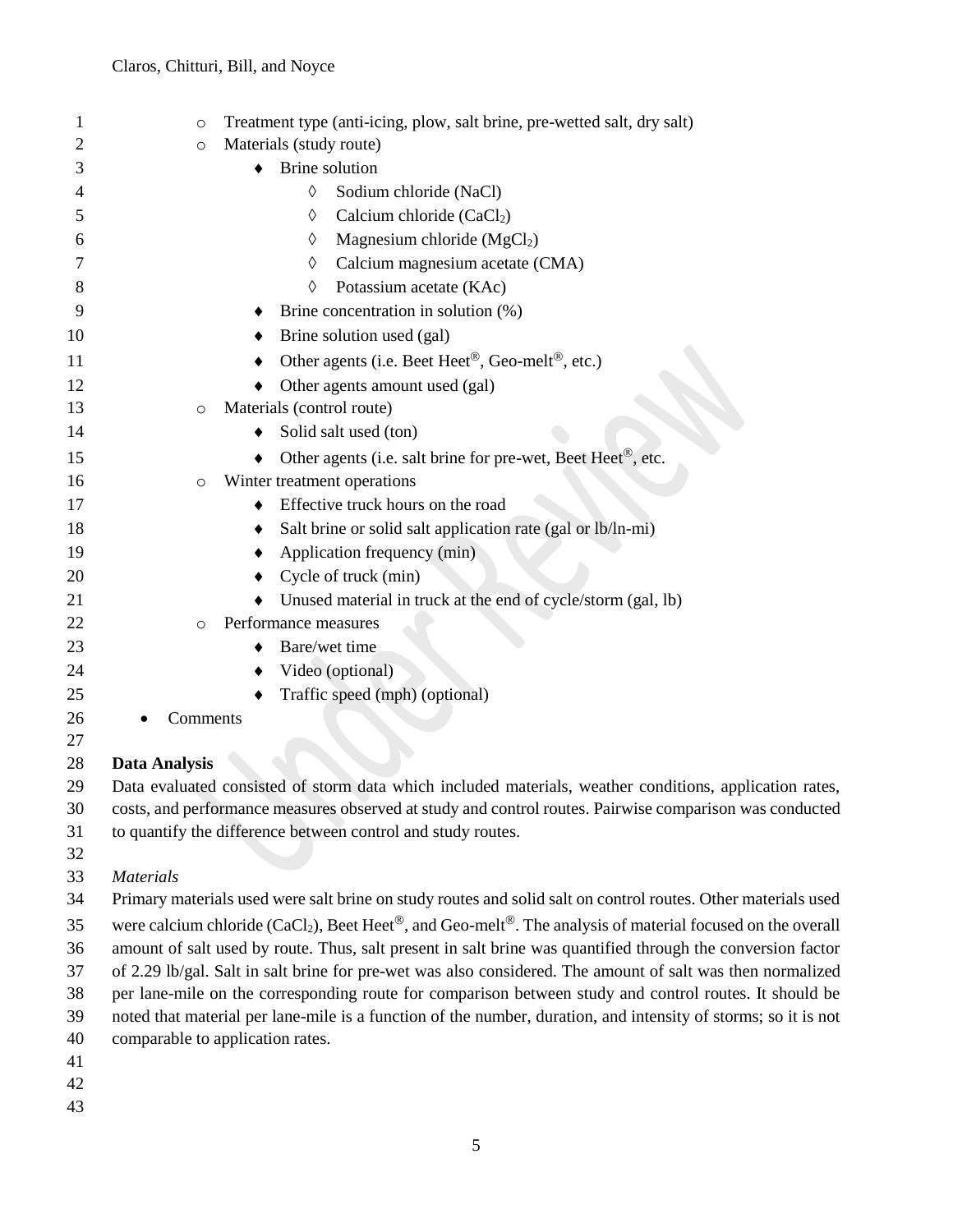- *Cost of Material*
- The average cost of salt in Wisconsin was \$73.51/ton for the 2018-2019 winter season. Counties reported
- cost of salt brine between \$0.13-0.15/gal. For this study, two costs of salt brine were considered: \$0.08/gal
- (only considering cost of salt in brine) and \$0.14/gal (including material and production cost). The cost of
- 5 other agents used were calcium chloride (CaCl<sub>2</sub>) at \$0.63-0.84/gal, Beet Heet<sup>®</sup> at \$1.60/gal, and Geo-melt<sup>®</sup>
- at \$2.00/gal. Overall treatment costs included all materials provided per lane-mile for the corresponding
- route.

 As discussed in the literature review, there are strong arguments about the true cost of salt brine as a material. One side of the argument is that the production cost of salt brine is negligible and therefore should include only the cost of salt in brine. The other side of the argument states that the true cost of salt brine should include capital, material (salt and water), and production/operation (labor and electricity) costs. However, the focus on the cost of material may be misleading since the cost of winter treatments with salt brine and solid salt may significantly differ based on equipment, operations, and effectiveness in the field (reducing operation and labor costs). Also, unmeasurable benefits and cost savings in vehicle corrosion, damage to infrastructure, and less salt released into the environment should be acknowledged. Therefore, the overall cost of material should be interpreted with caution and associated with the effectiveness and

- performance of the treatment.
- 
- *Application Rates and Frequency*

Reported application rates and frequency were plotted in relation to pavement and air temperatures to

identify trends. Application rates and frequency were also interpreted along with the amount of snow and

- duration of storm.
- 

# *Time to Bare/Wet*

 Time in hours to reach pavement bare/wet conditions since the beginning of the storm were compared for study and control routes. WisDOT expects 24-hour maintained roads to be clear within four hours of the end of the storm and 18-hour maintained roads to be clear within six hours (*1*).

- 
- *Paired t-test*

 Statistical paired t-test was used to compare the population means of two samples in which the observations in the study site/group were paired with the observations in the control site/group. The test is appropriate

- in experiments where observations of treatments (salt brine and solid salt) over subjects (study and control
- sites) are collected under the same conditions. The null hypothesis considered no difference between means
- of both treatments. If p-values were less than 0.05 (two-tailed, 95% confidence interval), the null hypothesis
- was rejected, and the difference between study and control sites/groups was statistically significant. Along
- with the results, corresponding p-values of the paired t-test were provided. The analysis was conducted at
- the site (paired routes) and aggregated group level (paired route groups).
- 

# **RESULTS**

- Study and control routes were used to compare material, cost, application rates, time to bare/wet, and travel
- speed. Four counties provided storm data for analysis—Brown, Eau Claire, Jefferson, and Wood counties.
- From the overall 84 winter storms submitted for analysis, 14 storms were dropped (due to insufficient or
- inconsistent data), leaving a total of 70 winter storms for the evaluation. Results are provided by comparison
- group (paired routes) and county (paired route groups) for the winter season of 2018-2019.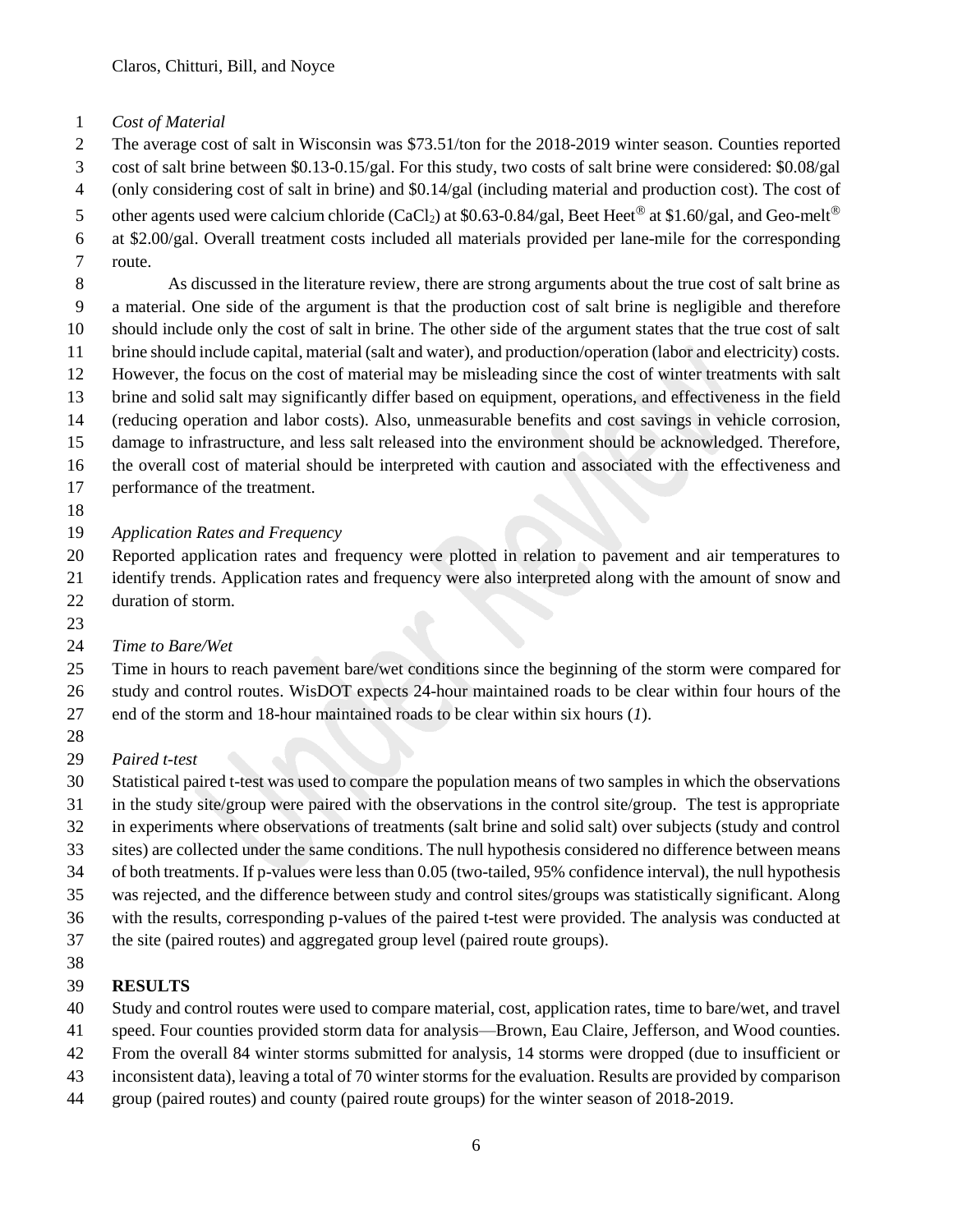## **Comparison of Routes by Group**

Experimental group was composed of study routes with salt brine treatment and comparison group was

composed of control routes with solid salt treatment. Each study route had a comparable pair route in the

- control group. Some assumptions were required for some sites that did not have available data. For instance, Eau Claire routes did not have time to bare/wet data, and the comparison group analysis for time to bare/wet
- only included routes from Brown, Jefferson, and Wood counties. Also, Jefferson County had two control
- routes, so control route 1 was selected since it had the most consistent and complete data (control route 2
- did not have time to bare/wet data). The aggregated data for the experimental and control groups were used
- for comparison and the results of the analysis are presented in Table 1.
- 

# **TABLE 1 Comparison Group Analysis Results**

| Description                                              | <b>Study Group</b> | Control Group |               | Comparison | p-value |
|----------------------------------------------------------|--------------------|---------------|---------------|------------|---------|
| Average Salt (lb/ln-mi)                                  | 870                | 1.313         | $-443$        | $-34%$     | < 0.001 |
| Average Cost Material (Salt Brine \$0.08/gal) (\$/ln-mi) | \$38               | \$49          | $-51^{\circ}$ | $-22\%$    | 0.002   |
| Average Cost Material (Salt Brine \$0.14/gal) (\$/ln-mi) | \$51               | \$49          | $+$ \$2       | $+4%$      | 0.601   |
| Average Time to Bare/Wet (hr)                            | 11.2               | 16.3          | $-5.1$        | $-31\%$    | < 0.001 |

 During 70 reported storms, total salt per lane-mile in the study group was 870 lb/lane-mile and 1,313 lb/lane-mile in the control group. The comparison group analysis results showed that there was an overall reduction in salt use of 34% for study routes compared to control routes.

 In terms of material costs, considering the price of salt brine at \$0.08/gal, the average cost of material per lane-mile per storm on the study group was reduced by 22% compared to the control group (\$38 and \$49 per lane-mile, respectively). When the cost of salt brine was considered \$0.14/gal, there was no statistical difference in cost between study and control groups. Brown and Eau Claire county routes showed an increase in cost when the cost of salt brine included material and production costs.

 On average the study route reached bare/wet conditions 5.1 hours earlier that the control route which resulted in 31% less time required in operations and labor. Although the aggregated analysis of cost of material alone may suggest similar material costs, time to bare/wet indicates that less operations/labor time may reduce overall treatment costs when using salt brine compared to solid salt.

## **Comparison of Routes by County**

 More detailed information of study and control route is provided by county and storm. Comparison of routes by county consisted of pairwise comparisons of material, costs, and performance measures. A summary of

the results is provided in Table 2.

 All four counties had statistically significant reduction in salt usage on study routes compared to control routes. There were mixed results with the analysis of cost of material based on the assumed cost of salt brine. Brown and Eau Claire county routes showed an increase in cost when the cost of salt brine included material and production costs. Jefferson and Wood county routes showed reduction in cost of material between study and control routes. Brown, Jefferson, and Wood county study routes, on average, reached bare/wet conditions 3-7 hours before control routes.

- The following sections provide detailed description of county routes characteristic, materials usage, costs, weather, application rates/frequency, and time to bare/wet by storm (Figures 1-4).
- 
- 
-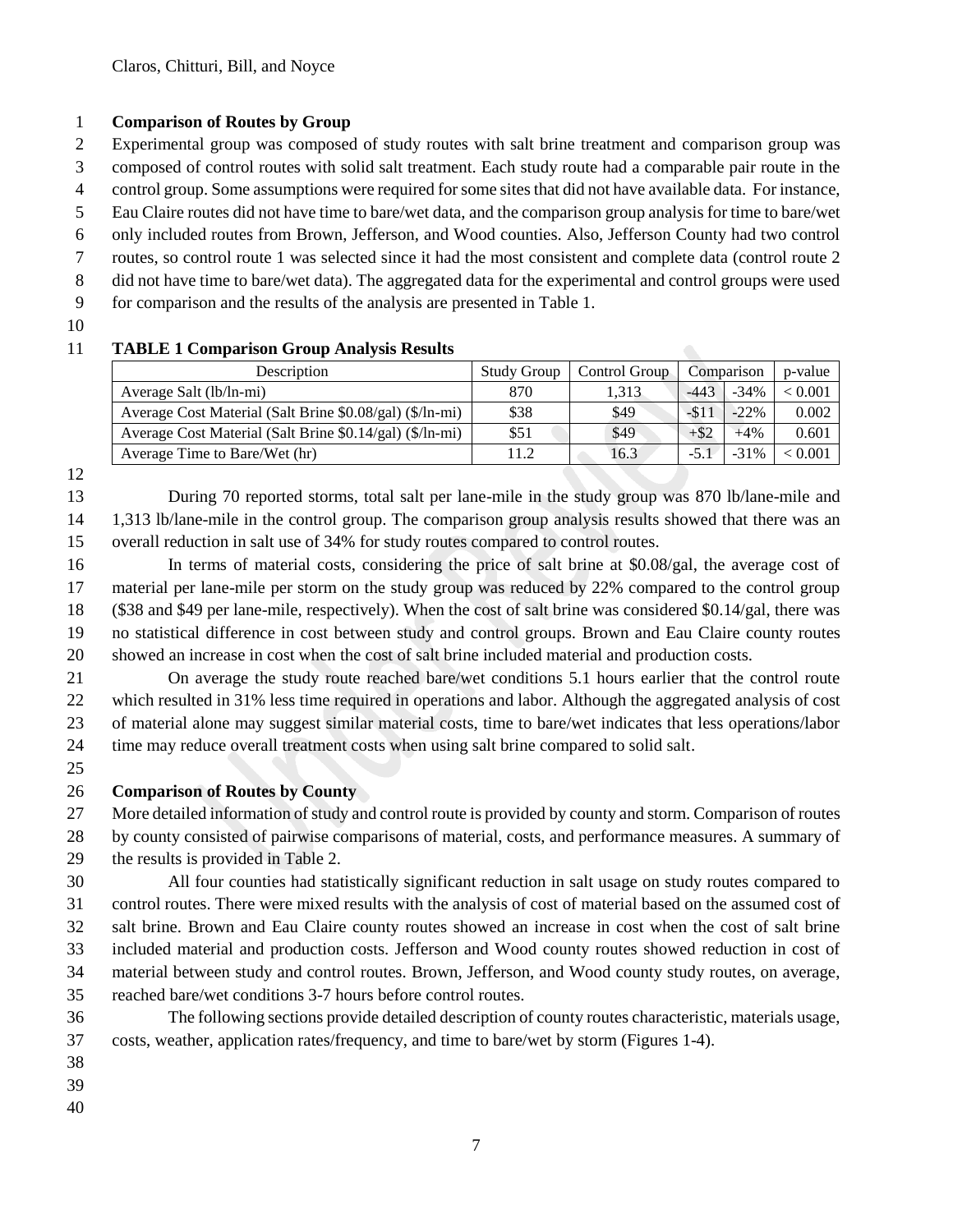# 1 **TABLE 2 Summary of Results by County**

|                         | County Description                          | <b>Study Route</b>        | Control Route          | Comparison    |                | p-value     |
|-------------------------|---------------------------------------------|---------------------------|------------------------|---------------|----------------|-------------|
|                         | Length (mi)                                 | 13.3                      | 8.7                    |               |                |             |
|                         | Lane-mile (ln-mi)                           | 29.0                      | 32.2                   |               |                |             |
|                         | <b>Study Design</b>                         | <b>Independent Routes</b> |                        |               |                |             |
|                         | <b>Storm Events</b>                         | 19                        |                        |               |                |             |
|                         | Total Salt Used $(ton)^1$                   | 301                       | 496                    |               |                |             |
| Brown                   | Total Salt (ton/ln-mi)                      | 10.4                      | 15.4                   |               |                |             |
|                         | <b>Total Cost of Material</b>               | \$33,124                  | \$36,497               |               |                |             |
|                         | Total Cost Material (\$/ln-mi) <sup>2</sup> | \$1,142                   | \$1,133                |               |                |             |
|                         | Average Salt (lb/ln-mi)                     | 1,093                     | 1,623                  | $-531$        | $-33%$         | 0.040       |
|                         | Average Cost Material (\$/ln-mi)            | \$60.1                    | \$59.7                 | $+ $0.4$      | $+0.8%$        | 0.948       |
|                         | Average Time to Bare/Wet (hr)               | 14.4                      | 19.5                   | $-5.1$        | $-26%$         | 0.001       |
|                         | Length (mi)                                 | 5.8                       | 6.7                    |               |                |             |
|                         | Lane-mile (ln-mi)                           | 17.0                      | 18.9                   |               |                |             |
|                         | <b>Study Design</b>                         |                           | <b>Parallel Routes</b> |               |                |             |
|                         | <b>Storm Events</b>                         |                           | 10                     |               |                |             |
| Eau Claire <sup>3</sup> | Total Salt Used $(ton)^1$                   | 87                        | 122                    |               |                |             |
|                         | Total Salt (ton/ln-mi)                      | 5.1                       | 6.5                    |               |                |             |
|                         | <b>Total Cost of Material</b>               | \$1,024                   | \$1,296                |               |                |             |
|                         | Total Cost Material (\$/ln-mi) <sup>2</sup> | \$6,395                   | \$9,401                |               |                |             |
|                         | Average Salt (lb/ln-mi)                     | 376                       | 497                    | $-121$        | $-24%$         | 0.040       |
|                         | Average Cost Material (\$/ln-mi)            | \$37.6                    | \$49.7                 | $-$12.1$      | $-24.4%$       | 0.948       |
|                         | Length (mi)                                 | 25.0                      | 14.0/13.0              |               |                |             |
|                         | Lane-mile (ln-mi)                           | 100.0                     | 65.6/52.0              |               |                |             |
|                         | <b>Study Design</b>                         |                           | <b>Split Routes</b>    |               |                |             |
|                         | <b>Storm Events</b>                         | 23                        |                        |               |                |             |
|                         | Total Salt Used (ton) <sup>1</sup>          | 1,285                     | 1,313/776              |               |                |             |
|                         | Total Salt (ton/ln-mi)                      | 12.9                      | 20.0/14.9              |               |                |             |
| Jefferson <sup>4</sup>  | <b>Total Cost of Material</b>               | \$1,118                   | 1,740/1,297            |               |                |             |
|                         | Total Cost Material (\$/ln-mi) <sup>2</sup> | \$96,514                  | \$96,501/\$57,034      |               |                |             |
|                         | Average Salt (lb/ln-mi)                     | 965                       | \$1,471/\$1,097        | $-622/-180$   | $-36\%/ -14\%$ | 0.001/0.239 |
|                         | Average Cost Material (\$/ln-mi)            | \$42.0                    | \$63.9/\$47.7          | $-$ \$22/-\$6 | $-46\% - 12\%$ | 0.001/0.300 |
|                         | Average Time to Bare/Wet (hr)               | 9.7                       | 16.8                   | $-7.1$        | $-42%$         | 0.001       |
|                         | Length (mi)                                 | 24.0                      | 28.3                   |               |                |             |
|                         | Lane-mile (ln-mi)                           | 48.0                      | 56.6                   |               |                |             |
|                         | <b>Study Design</b>                         |                           | <b>Split Routes</b>    |               |                |             |
|                         | <b>Storm Events</b>                         | 18                        |                        |               |                |             |
|                         | Total Salt Used (ton) <sup>1</sup>          | 101                       | 229                    |               |                |             |
| Wood                    | Total Salt (ton/ln-mi)                      | 2.1                       | 4.0                    |               |                |             |
|                         | <b>Total Cost of Material</b>               | \$234                     | \$450                  |               |                |             |
|                         | Total Cost Material (\$/ln-mi) <sup>2</sup> | \$7,432                   | \$16,840               |               |                |             |
|                         | Average Salt (lb/ln-mi)                     | 155                       | 298                    | $-143$        | $-48%$         | 0.019       |
|                         | Average Cost Material (\$/ln-mi)            | \$8.6                     | \$16.5                 | $-$7.9$       | $-48.0\%$      | 0.019       |
|                         | Average Time to Bare/Wet (hr)               | 9.8                       | 12.5                   | $-2.7$        | $-22%$         | 0.001       |

Notes: <sup>1</sup> Total salt includes salt in brine; <sup>2</sup> cost of material includes cost of solid salt, salt brine at \$0.08 gal, and other additives,

 $3<sup>3</sup>$  time to bare/wet were not available in Eau Claire County; <sup>4</sup> two control routes were used for Jefferson County; mi = miles, lb  $4 =$  pounds,  $ln-mi =$  lane-mile,  $hr =$  hours.

5 *Brown County*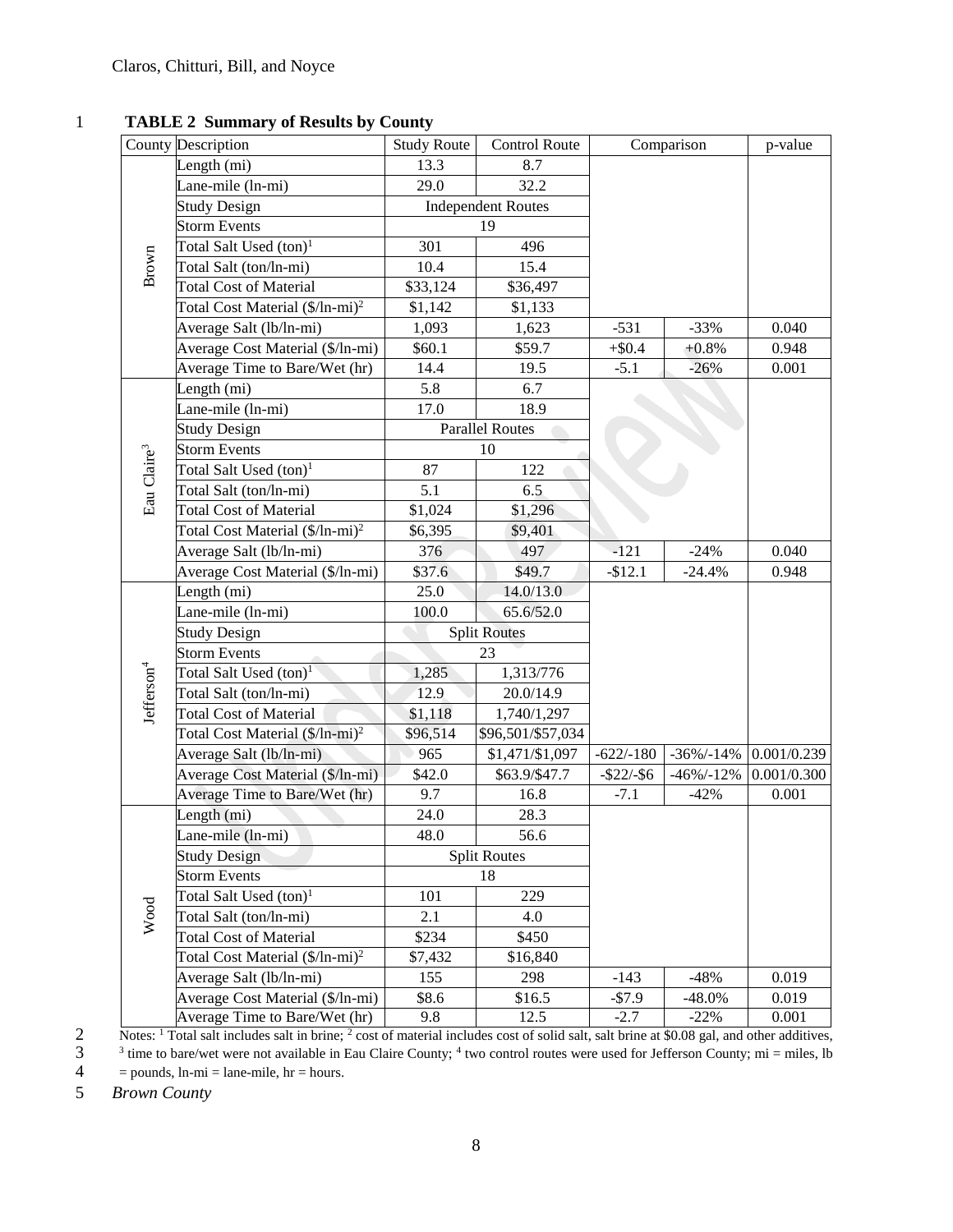- Routes followed the independent route selection criteria along suburban collectors. Study route consisted
- of 29.0 lane-mile road segment compared to a control route of 32.2 lane-mile road segment. On the study
- 3 route, events 8-10, 12, 13, 15, 16, and 18, Geo-Melt<sup>®</sup> and/or CalCl<sub>2</sub> were used in addition to salt brine.
- During 19 reported storms, total salt per lane-mile used on the study route was 10.4 ton/lane-mile and 15.4
- ton/lane-mile on the control route. On average, there was 33% less salt used on the study route (with salt
- brine) per storm compared to the control route (with solid salt).
- With salt brine at \$0.08/gal, the average cost of material per lane-mile per storm was basically the same at study and control routes (\$60.1 and \$59.7 per lane-mile, respectively). Considering \$0.14/gal, there
- was an increase in cost of 45% at the study route compared to the control route. On average the study route
- reached bare/wet conditions 5.1 hours earlier that the control route which resulted in 26% less time required
- in operations and labor. Reported application rates of salt brine were 50 gal/lane-mile and solid salt between 150-400 lb/lane-mile. The frequency of applications was 60 minutes for salt brine and 96 minutes for solid
- salt. Figure 1 provides total salt, cost of material (salt brine at \$0.08/gal), applications rates/frequency, snow
- and storm duration, and time to bare/wet by storm event.
-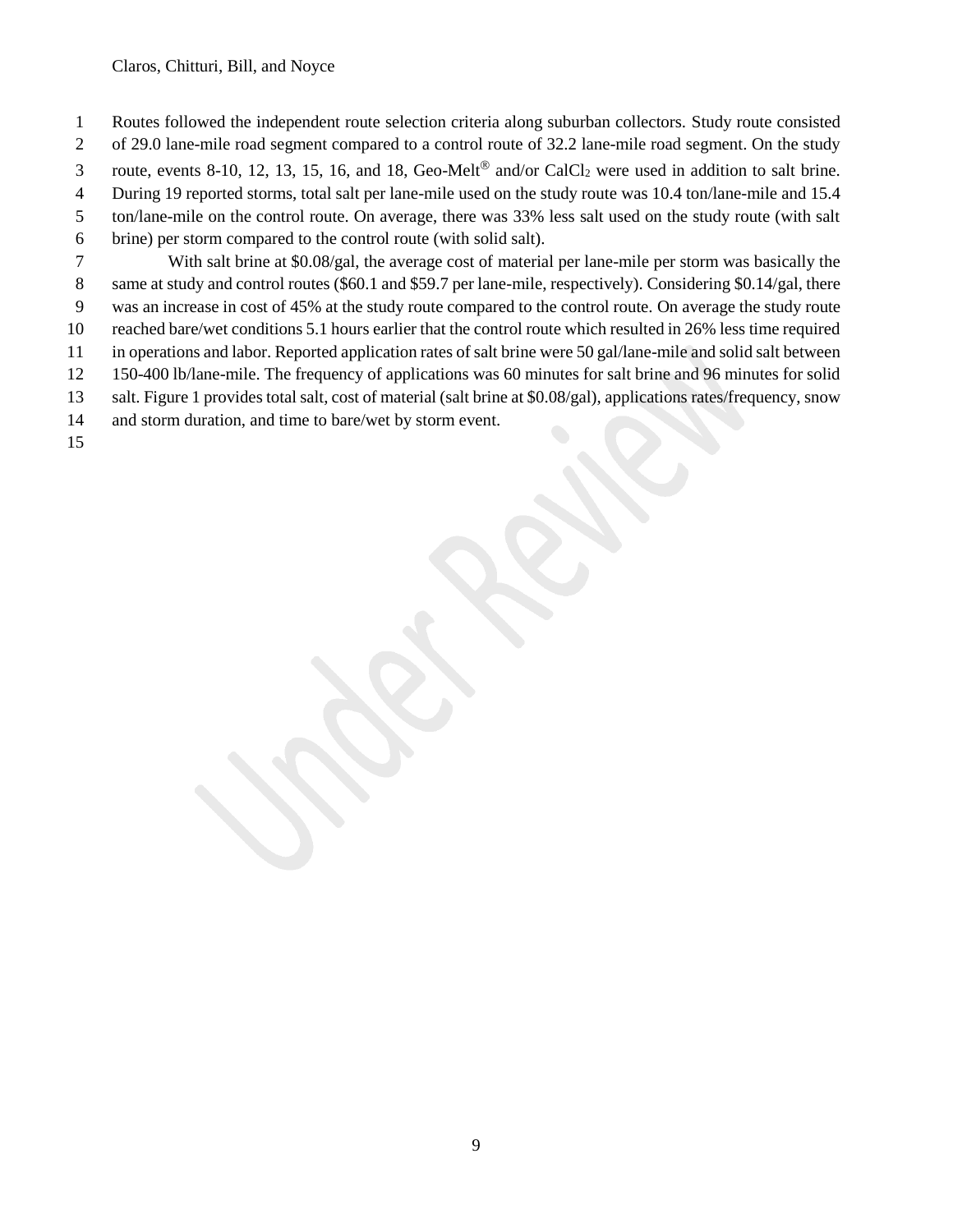

**Figure 1 Brown County (a) salt and cost of material, (b) app. rate/frequency, (c) snow and storm duration, and (d) time to bare/wet**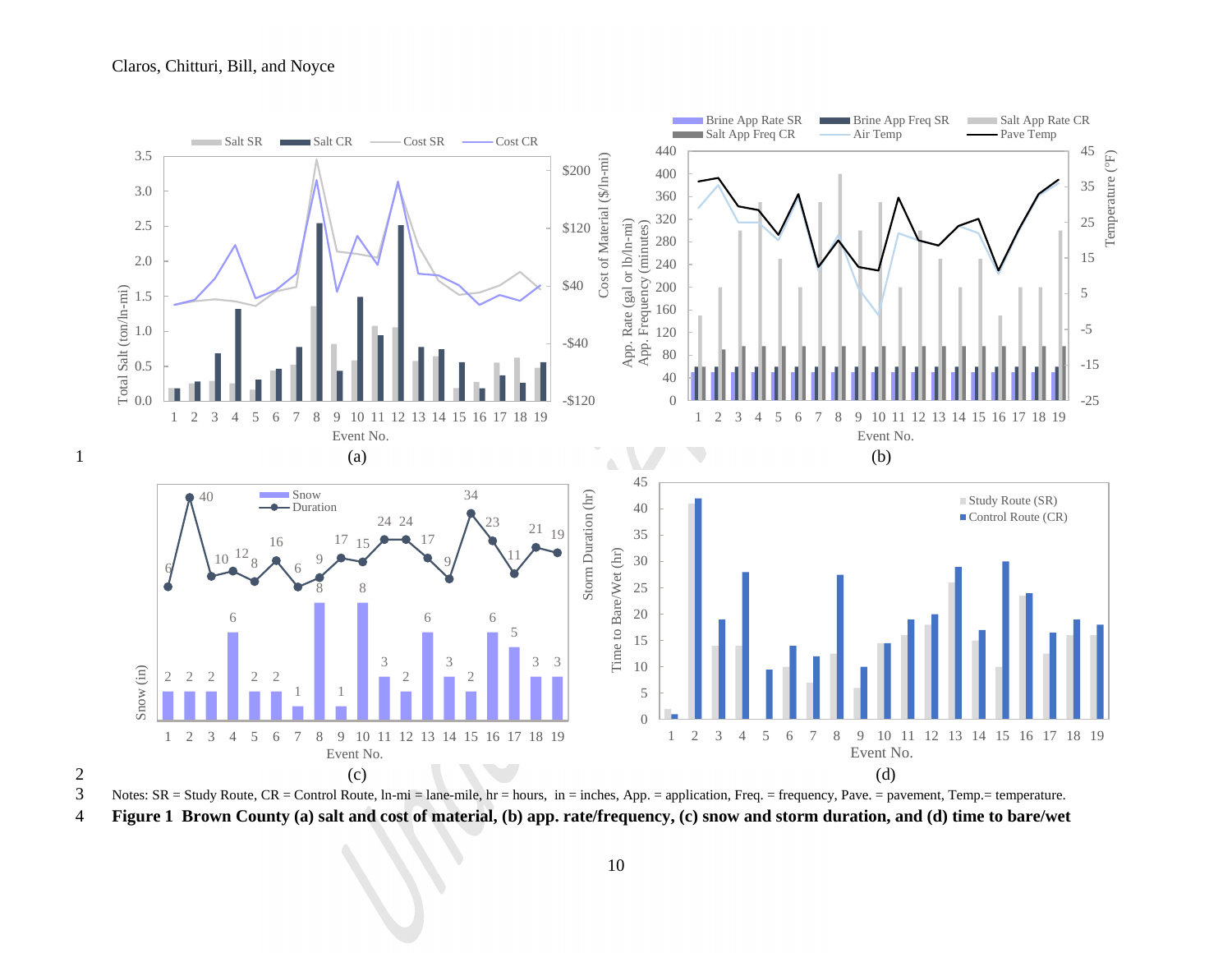- *Eau Claire County*
- Routes followed parallel route selection criteria along an urban collector. Study route consisted of 17.0
- lane-mile road segment compared to a control route with 18.9 lane-mile road segment. On the study route,
- 4 in events 2, 4, and 7, solid salt was used in addition to salt brine. On the control route, CaCl<sub>2</sub> (events 4, 7,
- 5 and 8) and Beet Heet<sup>®</sup> (events 1, 3, and 6) were used in addition to solid salt. During 10 reported storms,
- total salt per lane-mile on the study route was 5.1 ton/lane-mile and 6.5 ton/lane-mile on the control route.
- On average, there was 21% less salt used on the study route per storm compared to the control route. There
- were mixed results that may be attributed to the reduced amount of material used and short segments
- evaluated (5.4 and 6.7 mile segments).
- Considering the price of salt brine at \$0.08/gal, the average cost of material per lane-mile per storm was 24% lower on the study route compared to the control route (\$38 and \$50 per lane-mile, respectively).
- When the cost of salt brine was considered \$0.14/gal, there was an increase in cost of 10% for the study
- route compared to the control route. Unfortunately, times to bare/wet were not available by route in Eau
- Claire County.
- Reported application rates of salt brine were between 45-80 gal/lane-mile and solid salt between
- 200-300 lb/lane-mile. The frequency of applications was between 25-60 minutes for salt brine and 40-50
- minutes for solid salt. Salt brine to pre-wet solid salt was used at a rate of 15 gal/ton. Figure 2 provides total
- salt, cost of material (salt brine at \$0.08/gal), applications rates/frequency, and snow and storm duration by
- storm event.
-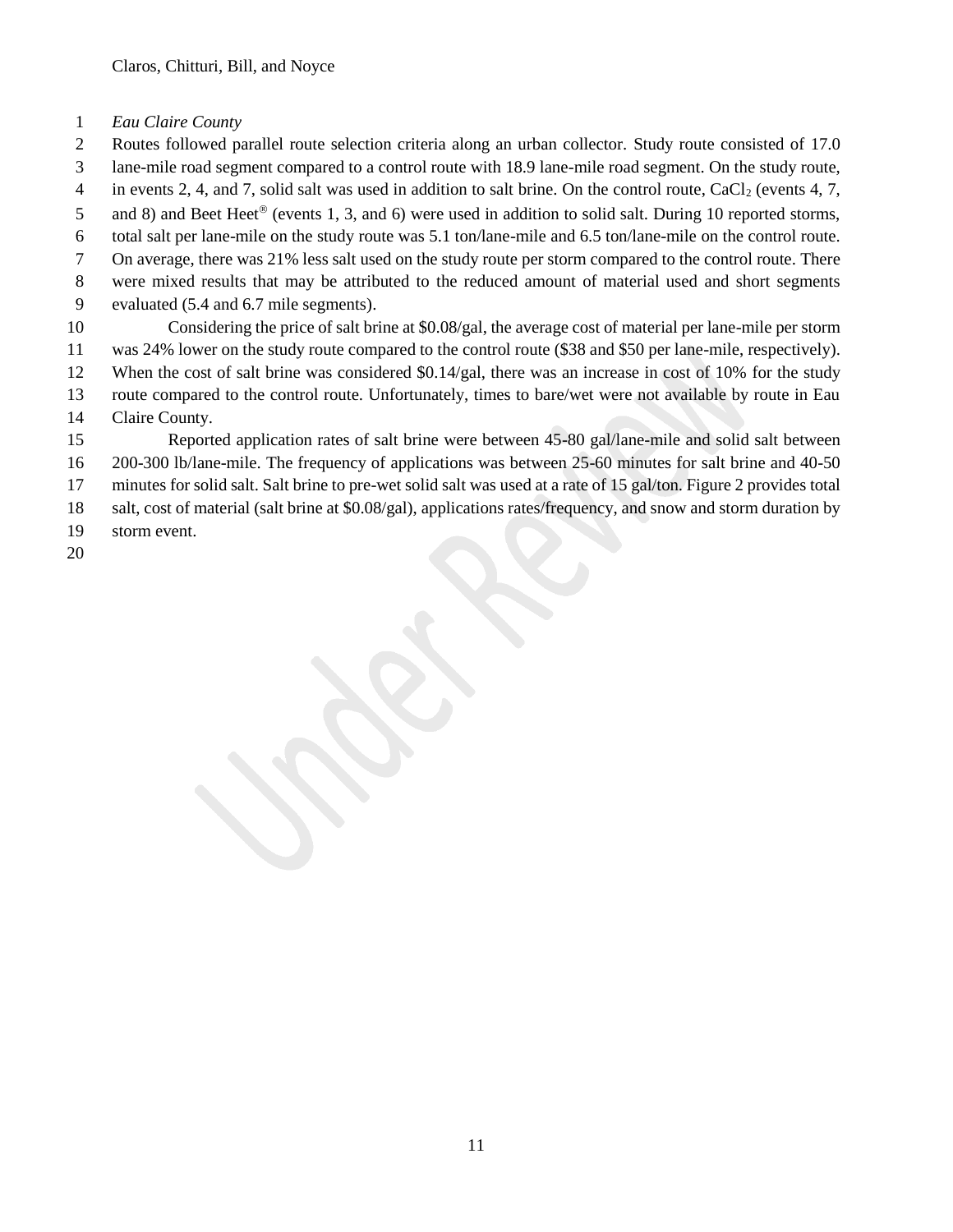

16 Notes: SR = Study Route, CR = Control Route, ln-mi = lane-mile, hr = hours, in = inches, App. = application, Freq. = frequency, Pave. = pavement, Temp.= temperature.

17 **Figure 2 Eau Claire County (a) salt and cost of material, (b) app. rate/freq., and (c) snow and storm duration** (time to bare/wet not available)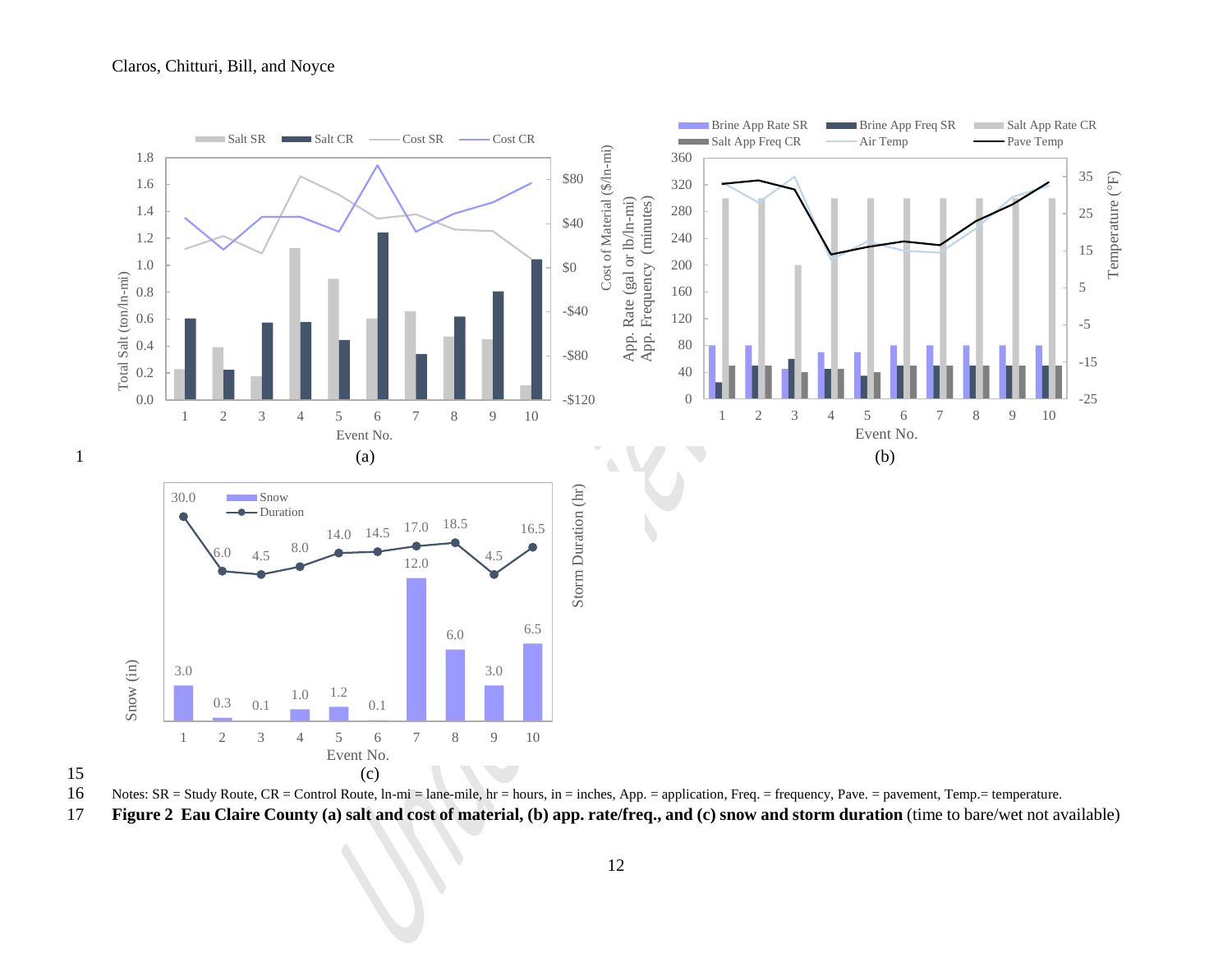## *Jefferson County*

 Routes followed split route selection criteria along an interstate highway located in rural areas. Study route consisted of 100.0 lane-mile road segment compared to control route 1 with 65.6 lane-mile and control route 2 with 52.0 lane-mile. Control routes were selected from neighboring counties. Salt brine was predominately used in the study route and solid salt on the control routes. On the study route, in events 12, 21, and 22, CaCl<sup>2</sup> was used in addition to salt brine or solid salt. On the control routes, due to data availability, only dry salt quantities were available. During 23 reported storms, total salt on the study route was 12.9 ton/lane-mile, 20.0 ton/lane-mile on the control route 1, and 14.9 ton/lane-mile on control route 2. On average, there was 36% and 14% less salt used on the study route (with salt brine) per storm compared to control routes 1 and 2 (with solid salt).

 Assuming the cost of salt brine at \$0.08/gal, average cost of material per lane-mile per storm was 46% and 12% lower at study route (\$42 per lane-mile) compared to the control routes 1 and 2 (\$64 and \$48 per lane-mile, respectively). When the cost of salt brine was considered \$0.14/gal, there was still a reduction in cost of 34% compared to control route 1 and basically the same cost compared to control route 2.

 Results showed that on average the study route reached bare/wet conditions 9.7 hours earlier than control route 1 which resulted in 42% less time required in operations and labor. Unfortunately, time to bare/wet data was not available for control route 2. Reported application rates of salt brine were between 15-100 gal/lane-mile and solid salt between 100-300 lb/lane-mile. The frequency of applications was 60 minutes for salt brine and solid salt. Salt brine to pre-wet solid salt was used at a rate of 10-20 gal/ton. Application rates and frequency were not available for control routes. Figure 3 provides total salt, cost of material (salt brine at \$0.08/gal), applications rates/frequency, snow and storm duration, and time to bare/wet by storm event.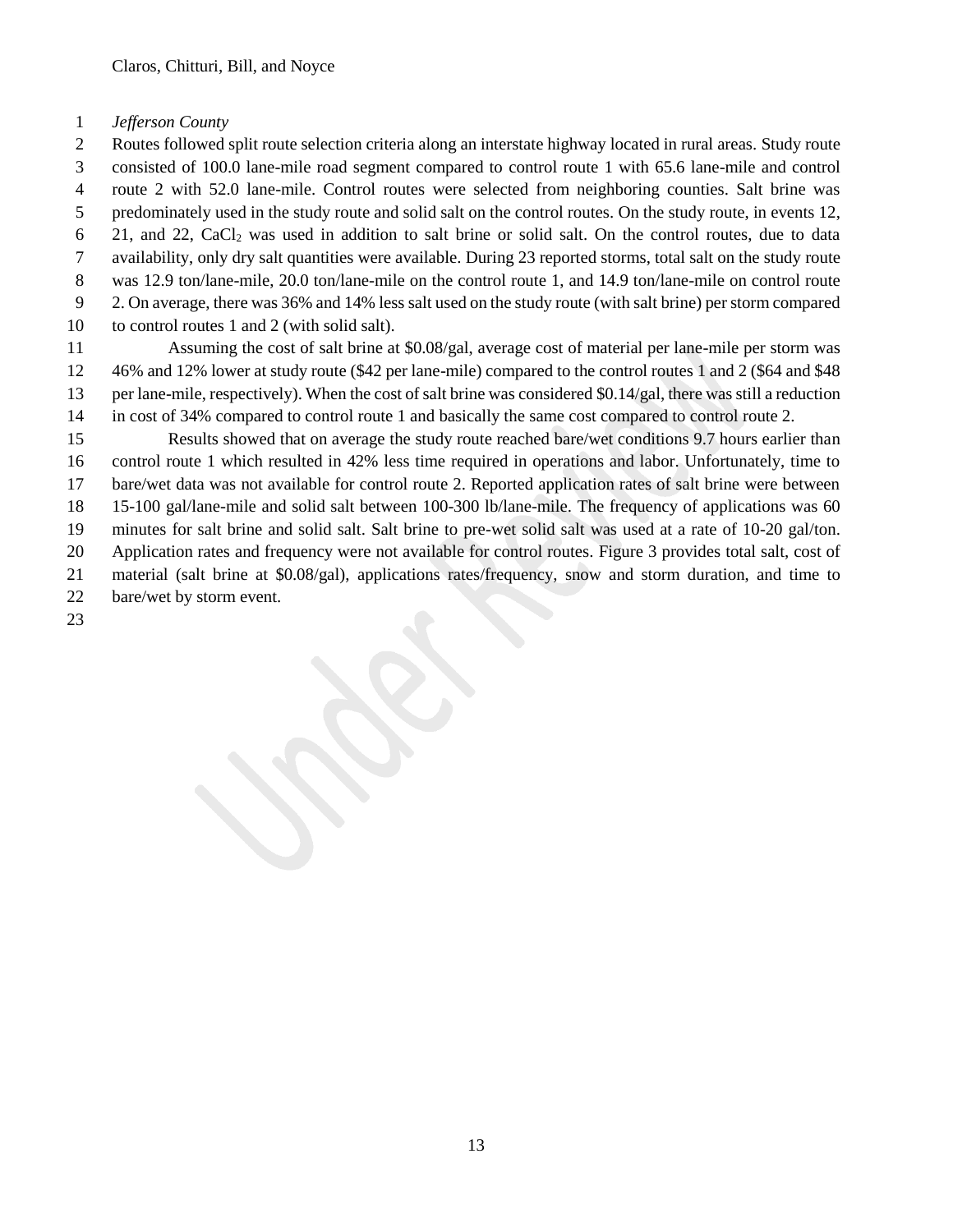

3 Notes:  $SR = Study Route, CR = Control Route, In-mi = lane-mile, hr = hours, in = inches, App. = application, Freq. = frequency, Pave. = parameter, Temp = temperature.$ 4 **Figure 3 Jefferson County (a) salt and cost of material, (b) app. rate/frequency, (c) snow and storm duration, and (d) time to bare/wet**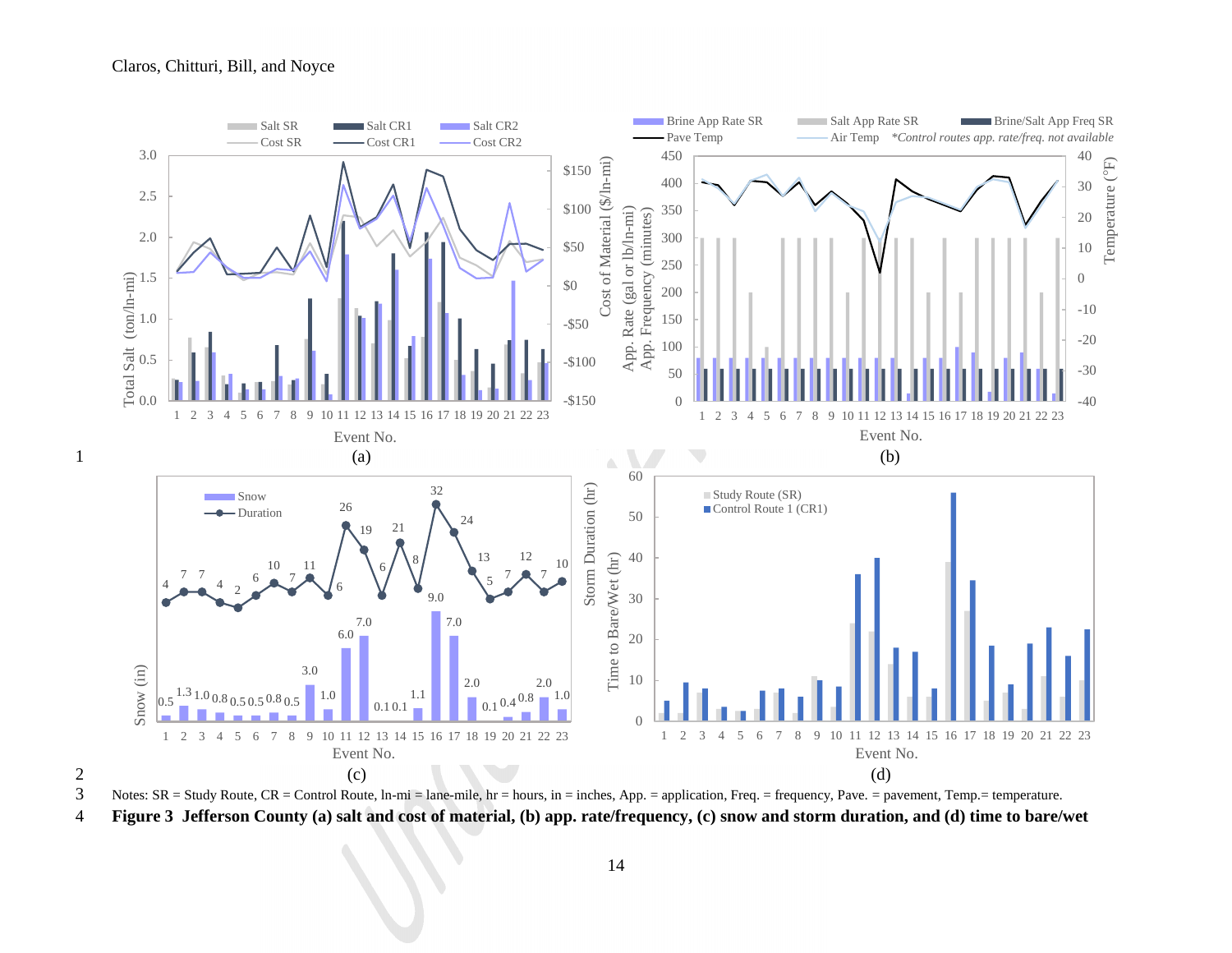## *Wood County*

 Routes followed split route selection criteria along county roads located in rural areas. Study route consisted of 48.0 lane-miles road segment compared to a control route with 56.6 lane-mile. During 18 reported storms, total salt per lane-mile used on the study route was 2.1 ton/lane-mile and 4.0 ton/lane-mile on the control route. On average, there was 48% less salt used on the study route per storm compared to the control route.

 In terms of material costs, considering the price of salt brine at \$0.08/gal, the average cost of material per lane-mile per storm at the study route was also reduced by 48% compared to the control site (\$9 and \$17 per lane-mile, respectively) since there were no additional agents other than salt brine and solid

 salt used. When the cost of salt brine was considered \$0.14/gal, there was still a reduction in cost of 14% compared to control route.

 On average the study route reached bare/wet conditions 2.7 hours earlier that the control route which resulted in 22% less time required in operations and labor. Reported application rates of salt brine were between 40-80 gal/lane-mile and solid salt between 200-500 lb/lane-mile. The frequency of applications was between 60-180 minutes for salt brine and between 60-210 minutes for solid salt. Salt brine to pre-wet solid salt was used at a rate of 14 gal/ton. Figure 4 provides total salt, cost of material (salt brine at \$0.08/gal), applications rates/frequency, snow and storm duration, and time to bar/wet by storm

event.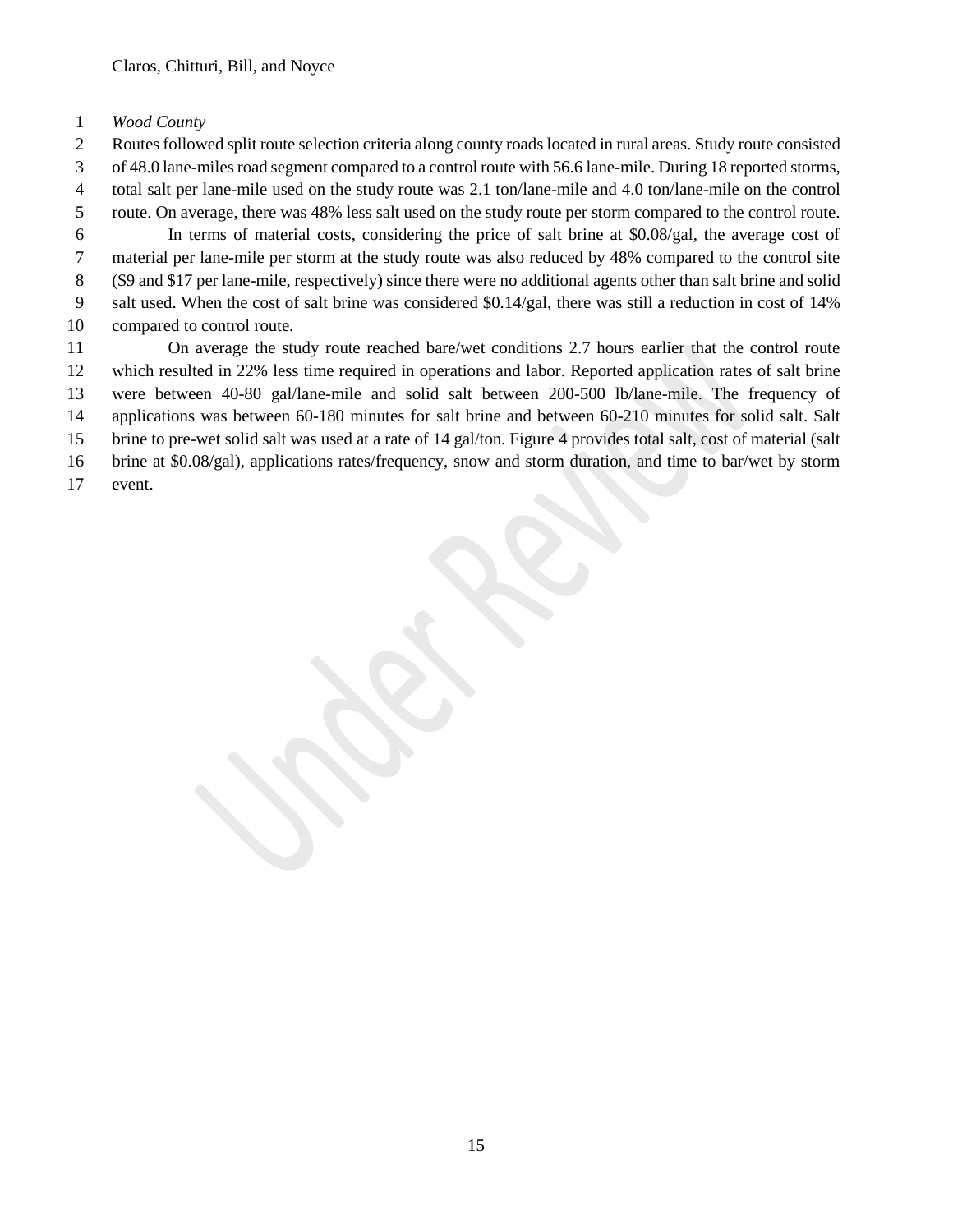

3 Notes:  $SR = Study Route, CR = Control Route, In-mi = lane-mile, hr = hours, in = inches, App. = application, Freq. = frequency, Pave. = parameter, Temp. = temperature.$ 4 **Figure 4 Wood County (a) salt and cost of material, (b) app. rate/frequency, (c) snow and storm duration, and (d) time to bare/wet**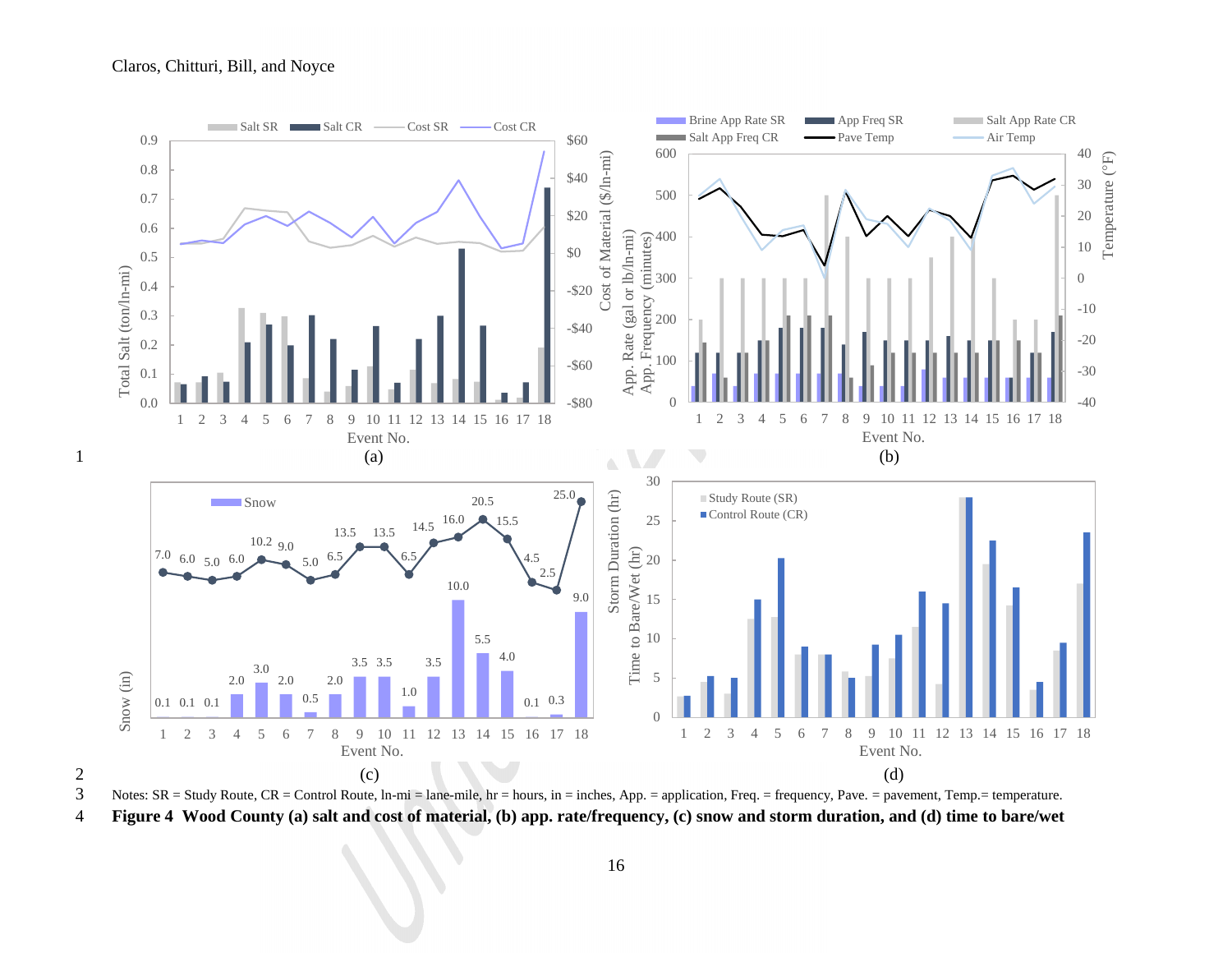#### **Storm Time Series Analysis**

 In addition to the analysis of material, costs, and time to bare/wet by storm, microscopic evaluation of travel speed was conducted. Guidelines in the Performance Measures in Snow and Ice Control Operations (NCHRP-889) report, recommend performance measures during storms to determine level of service (LOS). Recommended ways to define LOS during a storm include maximum accumulation of snow, maximum allowable drop in roadway friction, and maximum allowable drop in speeds (*26*). Although determination of the LOS requires levels of maximum acceptability and objective ranges, the microscopic speed analysis in this paper focused on comparing the LOS between a pair of study and control during a storm duration.

 Travel speed for a selected storm in Jefferson County was evaluated (event 11). The time series evaluation consisted of quantifying the magnitude of the difference in speed under normal and storm conditions to determine treatment performance at study and control routes. Speed data under normal conditions was collected for a similar day of the week and time. Speed drop period considered was the time in which reduction of speed from normal conditions was observed. In the case of the storm studied, the speed drop duration was approximately 21 hours (started at 5 pm and ended at 2 pm of the next day). Figure 5 provides speed (study and control routes), snow rate and accumulation, temperature, humidity, and visibility data in a time series format. As illustrated in Figure 5, speed drop began at the time in which the snowfall rate reached its highest point and there was an accumulation of 2.0-2.5 inches. Also, visibility was limited in a similar time period. During the speed drop period, the magnitude of the difference of speeds 20 between normal and storm conditions was calculated ( $\Delta S$ peed). The average  $\Delta S$ peed was 17.5 mph for the 21 study route and 20.8 mph for the control route. Average  $\Delta S$  peed for the control route was 19.2% (p-value 22 < 0.001) greater than the study route. Thus, the control route had lower level of service compared to the study route.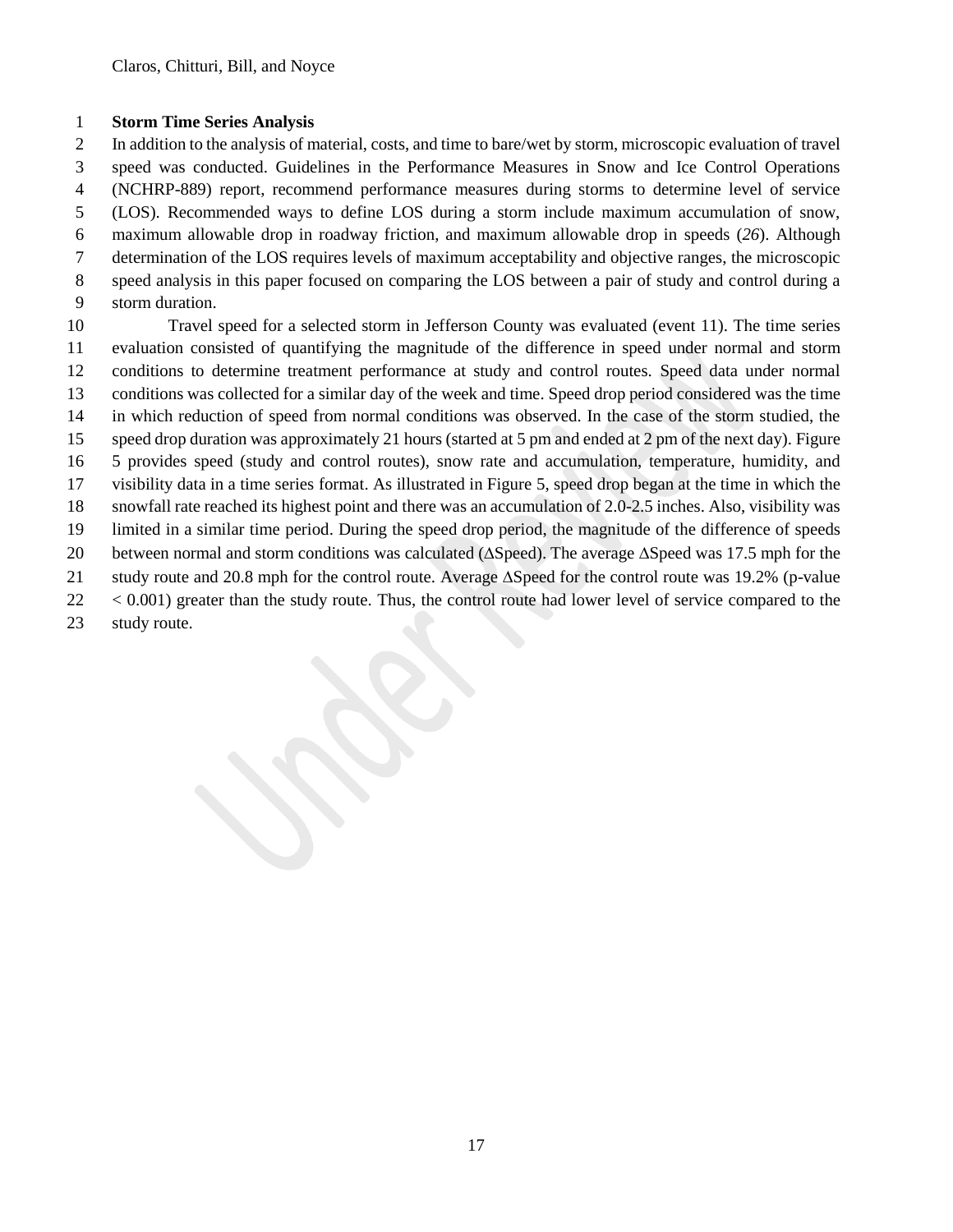

 $3$  Notes: Jefferson = study route, normal = normal weather conditions, storm = storm weather conditions, Speed Drop = period of change in speed from normal conditions. 4 **Figure 5 Time series (a) speed study route, (b) speed control route, (c) snowfall, (d) pavement/air temperature, visibility, and humidity**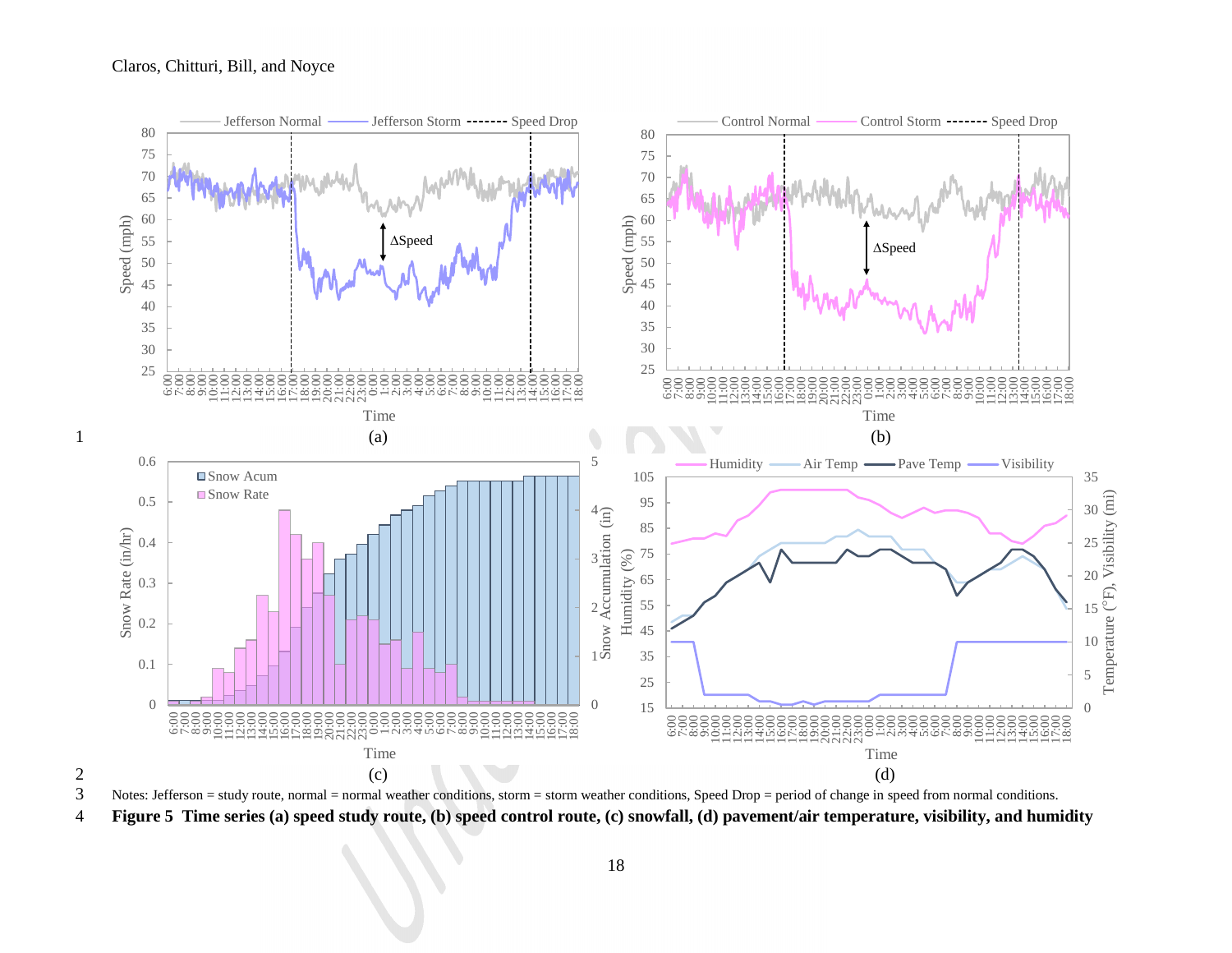## **CONCLUSIONS**

 There is conclusive evidence of increasing levels of chloride salts having a negative effect on the environment, human health, and damage to vehicles and infrastructure. Salt brine implementation is an alternative to reduce the amount of salt used in winter maintenance. Several counties in Wisconsin have acquired and adapted equipment and facilities to enable the use of salt brine in winter maintenance. Study and control road segments were used to quantify material usage, cost, and performance. Results of this study show that with the use of salt brine, reduced amounts of salt were used, less operational and labor hours were required, and improved level of service were observed in winter maintenance. In terms of material costs, the average cost of material per lane-mile on the study group was reduced compared to the control group when considering the cost of salt material in salt brine. There was no statistical difference in cost between study and control groups when the cost of material and production of salt brine was considered. However, at the route level, Brown and Eau Claire county routes had an increase in cost when the cost of salt brine considered material and production costs. The overall cost of material should be interpreted with caution and associated with performance of treatments in terms of time to bare/wet which provides further insight into effectiveness of treatments. Although the analysis of cost of material alone may suggest similar costs, time to bare/wet indicates that less operations and labor time may reduce costs when using salt brine compared to solid salt.

 Both salt brine and solid salt should be available for winter maintenance. Using exclusively salt brine for all winter scenarios is not realistic. Based on temperature, duration, and intensity of storms, both salt brine and solid salt may be used at discretion to reduce the use of salt, operations and labor time, and increase level of service. Future research should expand upon the findings of this paper to collect field data at more study and control routes from different geographical regions in the country and generate a centralized database and develop a comprehensive guide with optimal application rates and winter practices according to the region, roadway type and operational characteristics, predominant weather, equipment, materials, and resources available.

## **ACKNOWLEDGEMENTS**

 The authors are thankful for the assistance provided by Rose Phetteplace, James Hughes, Allan Johnson, Michael Adams, and Alison Lebwohl from the Wisconsin Department of Transportation. The authors also want to strongly acknowledge the assistance with data collection provided by county representatives Sean Heaslip (Jefferson County), Michael Piacenti (Brown County), Brandon Dammann (Wood County), and

- Nick Carroll (Eau Claire County).
- 

# **AUTHOR CONTRIBUTIONS**

The authors confirm contribution to the paper as follows: study conception and design: Boris Claros,

- Madhav Chitturi, Andrea Bill, and David A. Noyce; analysis and interpretation of results: Boris Claros,
- Madhav Chitturi, and Andrea Bill; draft manuscript preparation: Boris Claros and Madhav Chitturi. All
- authors reviewed the results and approved the final version of the manuscript.
- 

# **REFERENCES**

- 1. Wisconsin Department of Transportation. *Winter Maintenance at a Glance*. WisDOT, 2018.
- 2. Ramakrishna, D. M., and T. Viraraghavan. Environmental Impact of Chemical Deicers–A Review.
- *Water, Air, and Soil Pollution*, 2005, 166:49-63.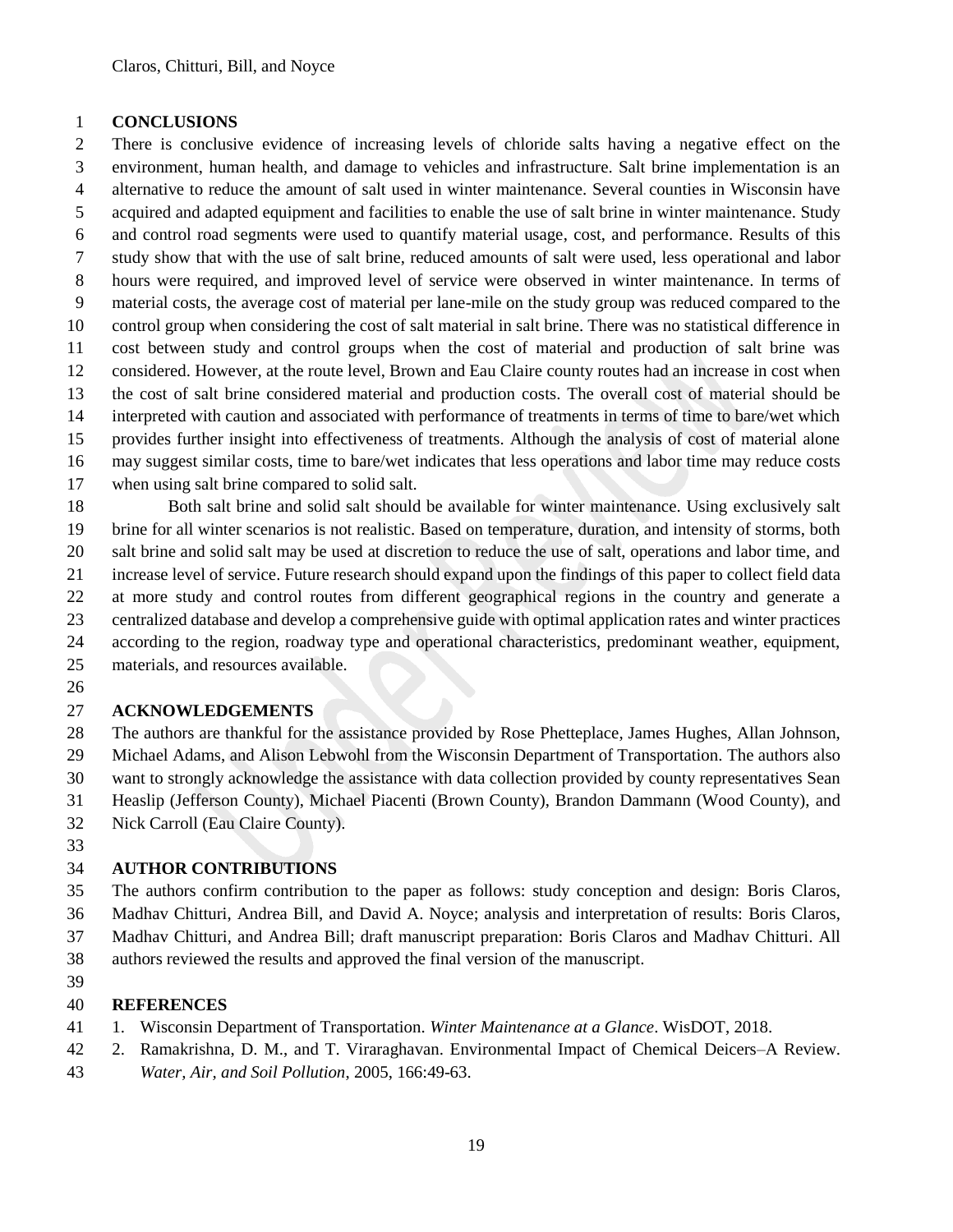- 3. Fay, L., and X. Shi. Environmental Impacts of Chemicals for Snow and Ice Control: State of the Knowledge. *Water, Air, and Soil Pollution*, 2012, 223:2751-2770.
- 4. Dugan, H. A., S. L Bartlett, S. M. Burke, J. P. Doubek, F. E.Krivak-Tetley, N. K. Skaff, ... , D. C. Roberts. Salting our Freshwater Lakes. Proceedings of the National Academy of Sciences, 2017, 114:4453-4458.
- 5. Dugan, H. A., G. Helmueller, and J. J. Magnuson. Ice Formation and the Risk of Chloride Toxicity in Shallow Wetlands and Lakes. *Limnology and Oceanography Letters*, 2017, 2:150-158.
- 6. Vignisdottir, H. R., B. G. Kabongo, B. R. André, H. Brattebø, E. Babak, W. Holger, and R. O'Born. A Review of Environmental Impacts of Winter Road Maintenance. *Cold Regions Science and Technology*, 2019, 158:143–153.
- 7. Pilgrim, K. M. *Determining the Aquatic Toxicity of Deicing Materials*. Project 99083/CR11-02. Clear Roads. Minnesota Department of Transportation, 2013.
- 8. Mayer, T., W. J. Snodgrass, and D. Morin. Spatial Characterization of the Occurrence of Road Salts and their Environmental Concentrations as Chlorides in Canadian Surface Waters and Benthic Sediments. *Water Quality Research Journal*, 1999, 34:545-574.
- 9. Koch, G. H., M. P. Brongers, N. G. Thompson, Y. P. Virmani, and J. H. Payer. *Corrosion Cost and Preventive Strategies in the United States*. Publication No. FHWA-RD-01-156. Federal Highway Administration, 2002.
- 10. American Automobile Association. *Road De-Icers and Rust-Related Vehicle Damage*. AAA Automotive Engineering. [https://newsroom.aaa.com/2017/02/road-de-icers-cause-3-billion-annually-](https://newsroom.aaa.com/2017/02/road-de-icers-cause-3-billion-annually-vehicle-rust-damage/)[vehicle-rust-damage/.](https://newsroom.aaa.com/2017/02/road-de-icers-cause-3-billion-annually-vehicle-rust-damage/) Accessed April 20, 2019.
- 11. Fay, L. and X. Shi. Environmental Impacts of Chemicals for Snow and Ice Control: State of the Knowledge. *Water, Air, and Soil Pollution*, 2012, 223:2751-2770.
- 12. Jungwirth, S. and X. Shi. Laboratory Investigation of Naturally Sourced Liquid Deicers and Subsequent Decision Support. *Journal of Cold Regions Engineering*, 2017, 31:06017002.
- 13. Shi, X., S. Jungwirth, M. Akin, R. Wright, L. Fay, D. A. Veneziano, ... , and Z. Ye. Evaluating Snow and Ice Control Chemicals for Environmentally Sustainable Highway Maintenance Operations. *Journal of Transportation Engineering*, 2014, 140:05014005.
- 14. Shi, X., K. Fortune, R. Smithlin, M. Akin, and L. Fay. Exploring the Performance and Corrosivity of Chloride Deicer Solutions: Laboratory Investigation and Quantitative Modeling. *Cold Regions Science and Technology*, 2013, 86:36-44.
- 15. Koefod, S., R. Mackenzie, and J. Adkins. Effect of Pre-Wetting Brines on the Ice-Melting Rate of Salt at Very Cold Temperatures. *Transportation Research Record: Journal of the Transportation Research Board*, 2015, 2482:67-73.
- 16. Koefod, S. Effect of Pre-Wetting Brines and Mixing on Ice-melting Rate of Salt at Cold Temperatures: New Tracer Dilution Method. *Transportation Research Record: Journal of the Transportation Research Board*, 2017, 2613:71-78.
- 17. Koefod, S. Deicer Chemicals Reaction with Concrete. Road Safety Knowledge Center, Cargill. [https://www.cargill.com/industrial/knowledge-center-blog.](https://www.cargill.com/industrial/knowledge-center-blog) Accessed April 20, 2019.
- 18. Koefod, S. What are the Effects of Salt on Concrete? Road Safety Knowledge Center, Cargill. [https://www.cargill.com/industrial/knowledge-center-blog.](https://www.cargill.com/industrial/knowledge-center-blog) Accessed April 20, 2019.
- 19. Fay, L., D. Veneziano, A. Muthumani, X. Shi, A. Kroon, C. Falero, ... , and S. Petersen. *Benefit-Cost*
- *of Various Winter Maintenance Strategies*. Publication No. CR 13-03. Minnesota Department of Transportation, 2015.
	-